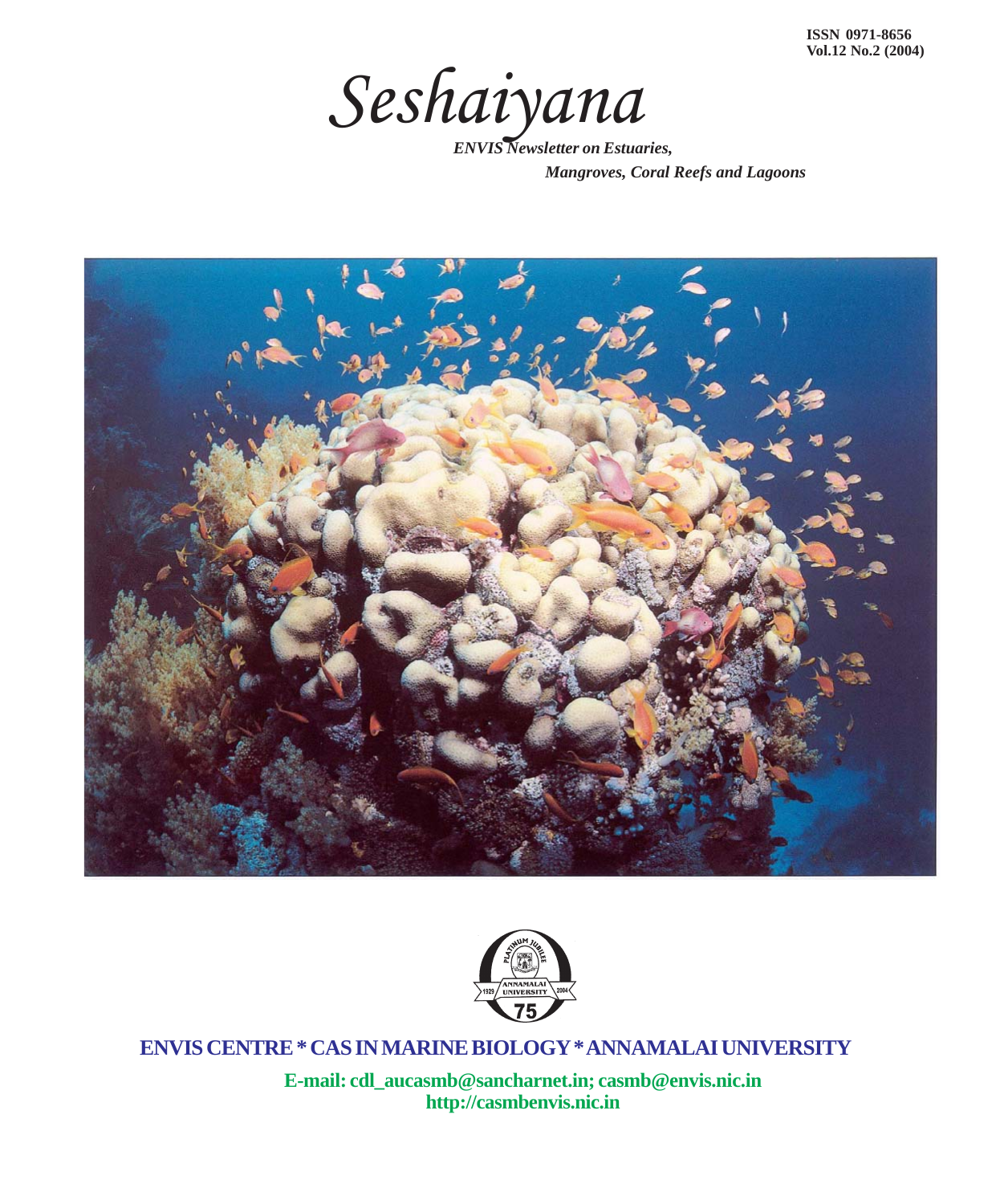*Seshaiyana*

**ENVIS Newsletter on Estuaries, Mangroves, Coral Reefs and Lagoons**

 **Vol.12, No.2 ISSN December 2004** 0971-8656

#### *EDITORIAL*

*Hello Readers,*

*Over the year, this newsletter has come in different dimensions covering the various facets of the coastal ecosystem, thereby playing an important role in the dissemination of information to the scientific community world over.*

*This issue carries information on various aspects of coastal and marine sciences. The first article lists the fishes occurring in Ayiramthengu mangrove area. Among the seventeen families recorded here, Mugilidae has been found to have the highest representation. The second article reports the stranding of the sei whale, Balaenoptera borealis in the Colachal area of Kanyakumari district. As the sei whale stranding is more on the east coast of India than on the west coast, this article suggests further studies to find out the reason. An updated information on sei whale stranding in India is is also given. Following this is an article which lays emphasis on the use of secondary metabolites as chemotaxonomic markers for the identification of mangrove species. The chemical classes and their marker compounds in different mangrove plants are also given. The fourth article lists the chemical markers in halophilic cyanobacteria and sponges. Another article furnishes information on various chemical markers which are used for the identification of halobacterial groups. The next article explains the importance of the marine ornamental fishes and the possibilities for making marine ornamental fish breeding as a lucrative industry. It also provides information on characteristics of important and interesting marine ornamental fishes. The last article elaborates the potential of sponges with respect to their biomedical compounds. This article describes more number of compounds and their activity than the earlier article which appeared in our newsletter - volume 9(1) published in 2001. The final article brings to light the occurrence of eleven species of reef fishes which were not found earlier in the Vellar estuary.*

*This issue also includes abstracts of recent publications on estuaries, mangroves, lagoons and coral reefs apart from forth coming research meets.*

> *Prof. T. BALASUBRAMANIAN Prof. S. AJMAL KHAN*

#### *Inside this issue***....**

- 1 *Checklist of fish fauna of Ayiramthengu mangroves, Kollam District, Kerala, India*
- 2 *Stranding of sei whale, Balaenoptera borealis Lesson at Kurumpani near Colachal, Kanyakumari, Tamil Nadu*
- 4 *Chemotaxonomic markers in mangroves*
- 6 *Identified chemical markers in halophilic cyanobacteria and sponges*
- 8 *Lipid biomarkers for halobacterial chemotaxonomy*
- 9 *Marine ornamental fishes : an appraisal*
- 11 *Sponges-store houses of valuable compounds*
- 13 *Occurrence of reef associated fishes in Vellar estuary, southeast coast of India*

#### *Abstracts of Recent Publications*

- 14 *Estuarine Biology*
- 15 *Mangrove Biology*
- 19 *Coral Reef Biology*
- 19 *Lagoonal Biology*

#### *Information, News and Notes*

20 *Upcoming research meets*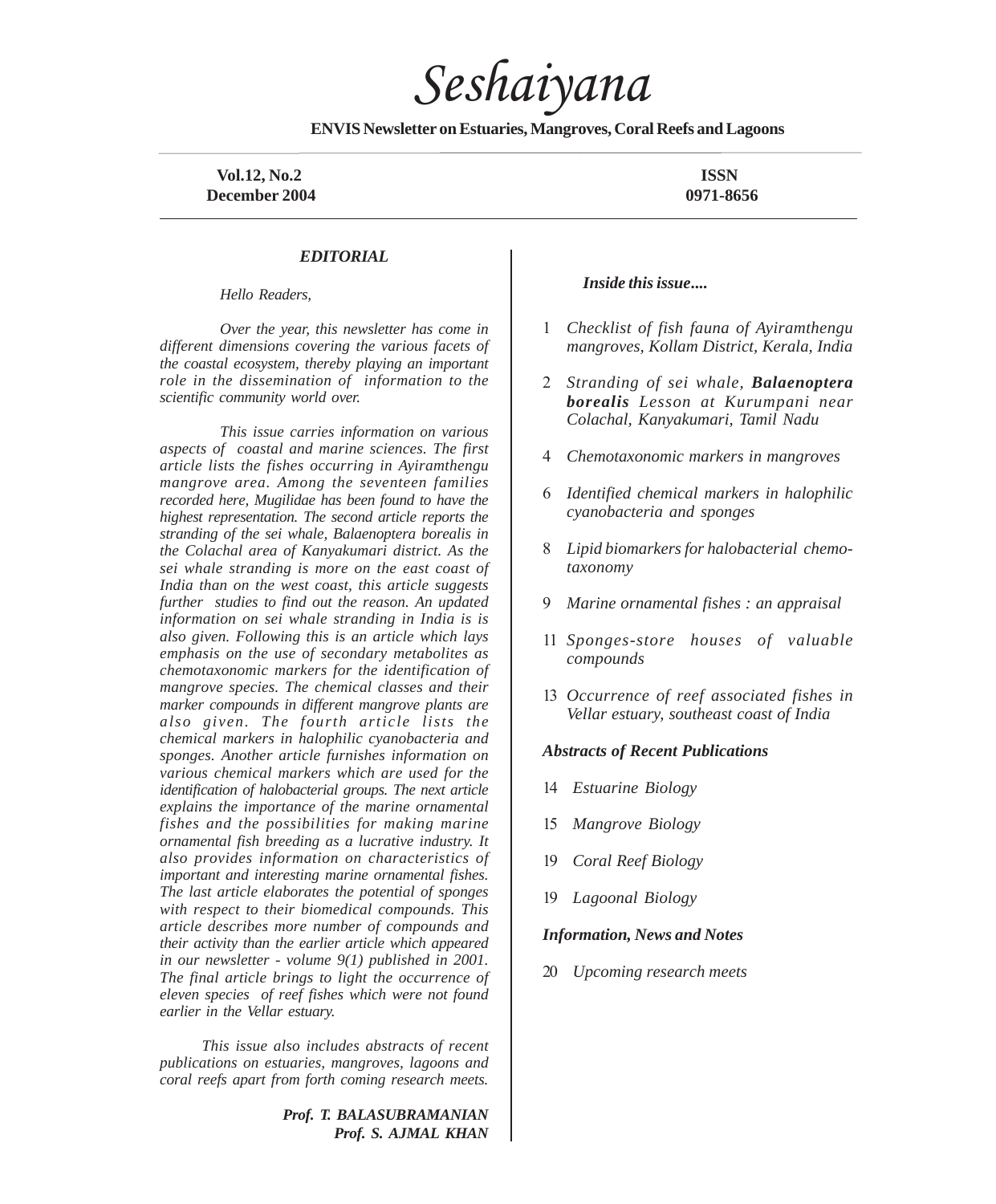

*Seshaiyana* Vol.12, No.2 December 2004

*Editors*

#### **Prof. T. Balasubramanian** (Director & ENVIS in-charge) **Prof. S. Ajmal Khan**

# **ENVIS TEAM**

Dr. N. Rajendran - Research Officer Dr. S. Baskara Sanjeevi - Research Asst. Mrs. L. Vijayalakshmi - Asst. Programmer Mr. B. Senthilkumar - Information Asst. Mr. A. Subramanian - Reprography Asst. Mr. R. Nagarajan - Office Asst.

> *Published by* Environmental Information System (ENVIS) Centre CAS in Marine Biology Annamalai University Parangipettai - 608 502 Tamilnadu India

*Sponsored by* Ministry of Environment and Forests Government of India New Delhi

# **INSTRUCTIONS TO AUTHORS**

*Seshaiyana* welcomes original articles, snippets and cartoons in the area of coastal wetlands, preferably, estuaries, mangroves, coral reefs and lagoons. The newsletter accepts popular/research articles, reviews, news and notes. Details of forthcoming seminars/symposia/trainings/workshops will also be considered for publication.

The articles should not exceed five typed pages in double space.

Line drawings and cartoons should be clear for good reproduction.

References should be limited and cited in the text by name and year. Council of Biological Editors' style manual may be referred to for listing references at the end.

Articles should be sent to:

The In-Charge ENVIS Centre CAS in Marine Biology Parangipettai - 608 502 Tamilnadu India

**OR**

E-mail your articles (as attached files in MS-Word 6.0) to *cdl\_aucasmb@sancharnet.in casmb@envis.nic.in*

Editor's desk invites reader's views, suggestions and constructive criticism on *Seshaiyana*.

# *DO JOIN US*

*ENVIS Centre library collects and collates all the information related to its core subjects viz. Estuaries, Mangroves, Coral reefs and Lagoons in particular and coastal wetlands in general. Hence, the library invites donation of reprints, bibliographic collections, news clippings, posters, photographs etc. from all sources.*

*Please help to keep information abreast.*

Front cover photo : Coral *Favia stelligera* Adopted from Corals of the World by Jen Veron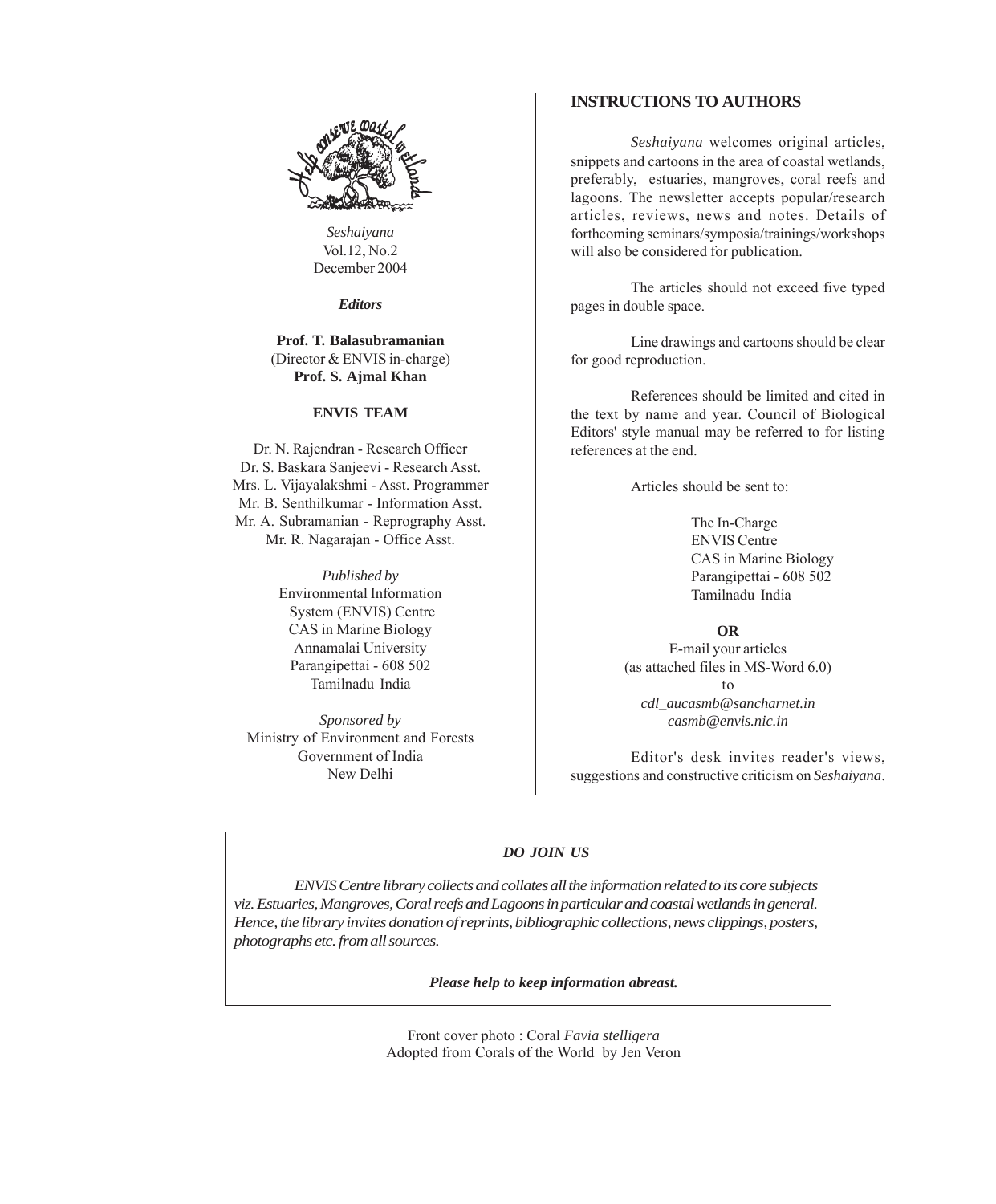# **CHECKLIST OF FISH FAUNA OF AYIRAMTHENGU MANGROVES, KOLLAM DISTRICT, KERALA, INDIA**

Just like in any other aquatic ecosystem, fishery development, culture practices and conservation in the mangrove ecosystem should be done only with proper knowledge of the available fish fauna. No detailed scientific attempt has still been made to collect information on the fish fauna of the Ayiramthengu mangroves. Preliminary survey on the Kayamkulam estuary was carried out in 1958 (John, 1958). Water temperature of the Ayiramthengu mangroves ranged between 29.1 and 32.1°C and salinity between 7.3 and 30.3 ppt. The annual rainfall recorded was 3145.30 mm (Jisha, 2002). As no information on fish fauna of Ayiramthengu mangroves is available, a checklist has been prepared for this mangrove.

The Ayiramthengu mangrove (lat. 9° 02' - 9° 16' N and long. 76° 20' - 76° 32' E) is situated in Kollam district of Kerala, India. The mangrove ecosystem is a part of Kayamkulam estuary (lat.  $9^{\circ}$  07' -  $9^{\circ}$  16' N and long. 76° 20' - 76° 28' E), which is a narrow stretch of tropical backwater on the west coast of Peninsular India.

The fishes were collected from the mangrove area using an encircling net. Regular collections were made for one year. Data from secondary source have also been included (Anonymous, 2001).

Twenty seven species belonging to 17 families have been collected (Table 1). Of the 17 families, Mugilidae has the highest representation with 4 species followed by Carangidae and Cichlidae with 3 species each and Ambassidae, Gerreidae and Siganidae with 2 species each. The remaining 11 families were represented each by a single species.

The fish fauna of Ayiramthengu mangrove is composed of marine, estuarine and freshwater fishes (Table 1). These fishes can tolerate wide variations in salinity. Of the 27 species recorded, many species are commercially important (as per FAO, 1984; Jayaram, 1999; Fish Base, 2003). Like all other estuaries of Kerala, Kayamkulam estuary is also known for its rich fish fauna. Ayiramthengu mangroves skirting the

| SI.             | <b>Scientific name</b>                      | Family                   | <b>Environment</b> | <b>Importance</b> |
|-----------------|---------------------------------------------|--------------------------|--------------------|-------------------|
| No.             |                                             |                          |                    |                   |
| 1               | Liza parsia (Ham.-Buch.)                    | Mugilidae                | M, E, FW           | $\mathbf C$       |
| $\mathfrak{2}$  | L. tade (Forsskal)                          |                          | M, E, FW           | $\overline{C}$    |
| 3               | Mugil cephalus Linn.                        | $\overline{\phantom{a}}$ | M, E, FW           | $\mathcal{C}$     |
| $\overline{4}$  | M. dussumieri Valenciennes                  | "                        | M, E, FW           | $\overline{C}$    |
| 5               | Caranx carangus = $C.$ hippos (Linnaeus)    | Carangidae               | M, E               | $\mathcal{C}$     |
| 6               | C. melampygus Cuvier                        | $\overline{\phantom{a}}$ | M, E               | C, O              |
| $\overline{7}$  | Carangoides malabaricus (Bloch & Schneider) | $\overline{\phantom{0}}$ | M                  | $\overline{C}$    |
| 8               | Etroplus maculates (Bloch)                  | Cichlidae                | E, FW              | LC, O             |
| 9               | E. suratensis (Bloch)                       | ,                        | E, FW              | C, O              |
| 10              | Oreochromis mossambicus (Peters)            | $\overline{\phantom{0}}$ | E, FW              | $\overline{C, O}$ |
| 11              | Ambassis commersonii (Cuvier)               | Chandidae                | M, E               | $\mathcal{C}$     |
| 12              | A. gymnocephalus (Lacepede)                 | ,                        | M, E               | LC                |
| 13              | Gerres filamentosus (Cuvier)                | Gerreidae                | M, E               | LC                |
| 14              | G. oblongus Cuvier                          | $\ddot{\phantom{0}}$     | M                  | $\mathbf C$       |
| 15              | Siganus javus (Linn.)                       | Siganidae                | M, E               | C, O              |
| 16              | S. sutor (Valenciennes)                     |                          | M, E               | $\mathcal{C}$     |
| 17              | Acanthurus sp.                              | Acanthuridae             | M                  | C, O              |
| 18              | Aplocheilus sp.                             | Aplocheilidae            | M                  | $\frac{1}{2}$     |
| 19              | Arothron leopardus (Day)                    | Tetraodontidae           | M, E               | $\mathbf{O}$      |
| 20              | Epinephelus malabaricus (Bloch & Schneider) | Serranidae               | M                  | $\overline{C}$    |
| 21              | Glossogobius giuris (Ham.-Buch.)            | Gobiidae                 | M, E, FW           | LC, O             |
| 22              | Leiognathus splendens (Cuvier)              | Leiognathidae            | M, E               | $\overline{C}$    |
| 23              | Lutjanus johnii (Bloch)                     | Lutjanidae               | M, E               | $\mathcal{C}$     |
| 24              | Platax teira (Forsskal)                     | Ephippidae               | M                  | $\Omega$          |
| 25              | Scatophagus argus (Bloch)                   | Scatophagidae            | M, E               | $\Omega$          |
| 26              | Solea ovata Richardson                      | Soleidae                 | M                  | $\overline{C}$    |
| $\overline{27}$ | Therapon jarbua (Forsskal)                  | Theraponidae             | M, E               | LC, O             |

**Table 1. Fish fauna of the Ayiramthengu mangroves**

M – Marine, E – Estuarine, FW – Freshwater, C – Commercial, O – Ornamental, LC – Less Commercial Importance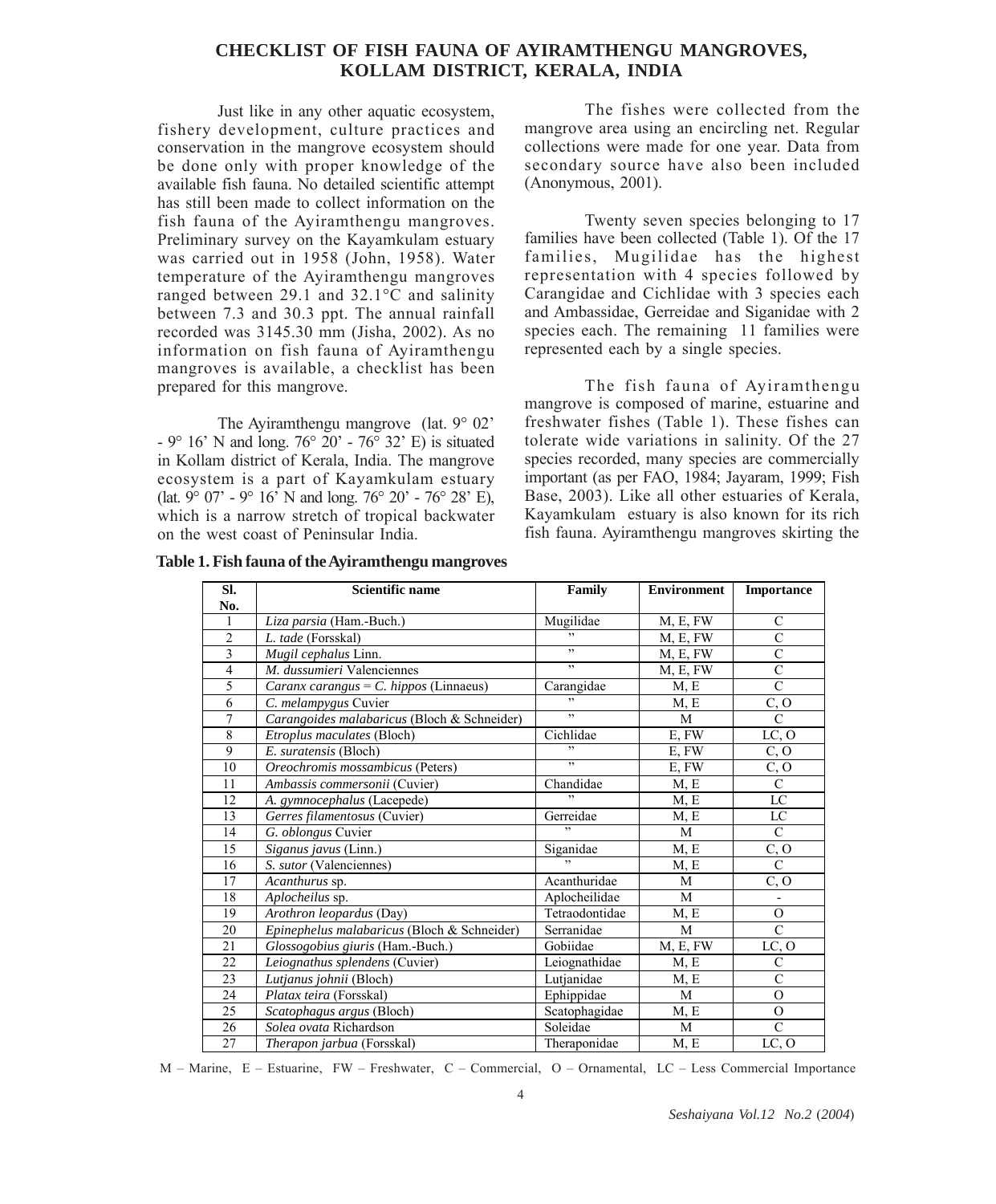Kayamkulam estuary contribute much to the fishery wealth of this estuary.

# **References**

- Anonymous, 2001. Booklet published by Fisheries Resource Management Society, Kerala.
- FAO, 1984. Species Identification Sheets for Fishery Purposes. Western Indian Ocean Fishing Area 51 (W. Fischer and G. Gianchi, Eds.). Food and Agricultural Organization of the United Nations, Vol. 105.
- Fish Base, 2003. World Wide Web electronic publication (R. Froese and D. Pauly, Eds.). http://www.fishbase.org, version 21 November 2003.
- Jayaram, K.C., 1999. The freshwater fishes of the Indian region, 551 pp.
- Jisha, S., 2002. Nutrient dynamics, community structure and species diversity of a mangrove ecosystem in a tropical estuary. Ph.D. Thesis, University of Kerala, 183 pp.
- John, M.C., 1958. Preliminary survey of the Kayamkulam lake. Bull. Cent. Res. Inst., University of Kerala, Natural Science, 6(1):  $97 - 116$ .

**\*S. Jisha, C.M. Aravindan and S.D. Ritakumari** Department of Aquatic Biology and Fisheries University of Kerala Kariavattom Campus Thiruvananthapuram – 695 581, Kerala \*E-mail: jisha\_aqbf@rediffmail.com

# **STRANDING OF A SEI WHALE,** *BALAENOPTERA BOREALIS* **LESSON AT KURUMPANI NEAR COLACHAL, KANYAKUMARI, TAMIL NADU**

Instances of whales getting stranded in shallow waters and subsequently washed ashore along the coasts of India are common. Further, the frequency of such stranding along the east coast is more than that on the west coast. This is the 13th record of stranding of sei whale from the coasts of India.

The news about stranding of a whale in between the sea shore of Mela Medalam and Kurumpani fishing villages, near Colachal, Kanyakumari district appeared in the local dailies on 26.8.2003, and a visit was made to collect information on the stranded whale. Enquiries with the local fishermen revealed that the whale had died a few days ago, most probably due to a wound caused by collision with a ship and got washed ashore on 24.8.2003. The whale was identified as the male of *Balaenoptera borealis* based on 52 ventral grooves (James and Lal Mohan, 1987). It measured 8.37m in total length and weighed about 9 tonnes (Fig. 1).

The specimen which started decomposing was found partly submerged in the water. Few measurements made are presented in Table 1. Arrangements were made by the State Fisheries Department to bury the carcass of the whale at the beach itself.



**Fig. 1. Sei whale,** *Balaenoptera borealis* **Lesson stranded at Kurumpani, near Kanyakumari**

**Table 1. Morphometric measurements (in cm) of sei whale** *Balaenoptera borealis* **Lesson stranded near Colachal**

| SI. | <b>Morphometric characters</b>     | <b>Measurements</b> |
|-----|------------------------------------|---------------------|
| No. |                                    | (cm)                |
| ı   | Total length (tip of upper jaw to  | 837                 |
|     | deepest of the part fluke notch)   |                     |
| 2   | Tip of upper jaw to center of anus | 589                 |
| 3   | Maximum body diameter              | 300                 |
| 4   | Length of upper jaw                | 310                 |
| 5   | Length of lower jaw                | 270                 |
| 6   | Length of each flipper             | 180                 |
| 7   | Flipper width                      | 75                  |
| 8   | Number of ventral grooves          | 52                  |
| 9   | Sex                                | Male                |
| 10  | Estimated weight in tones          |                     |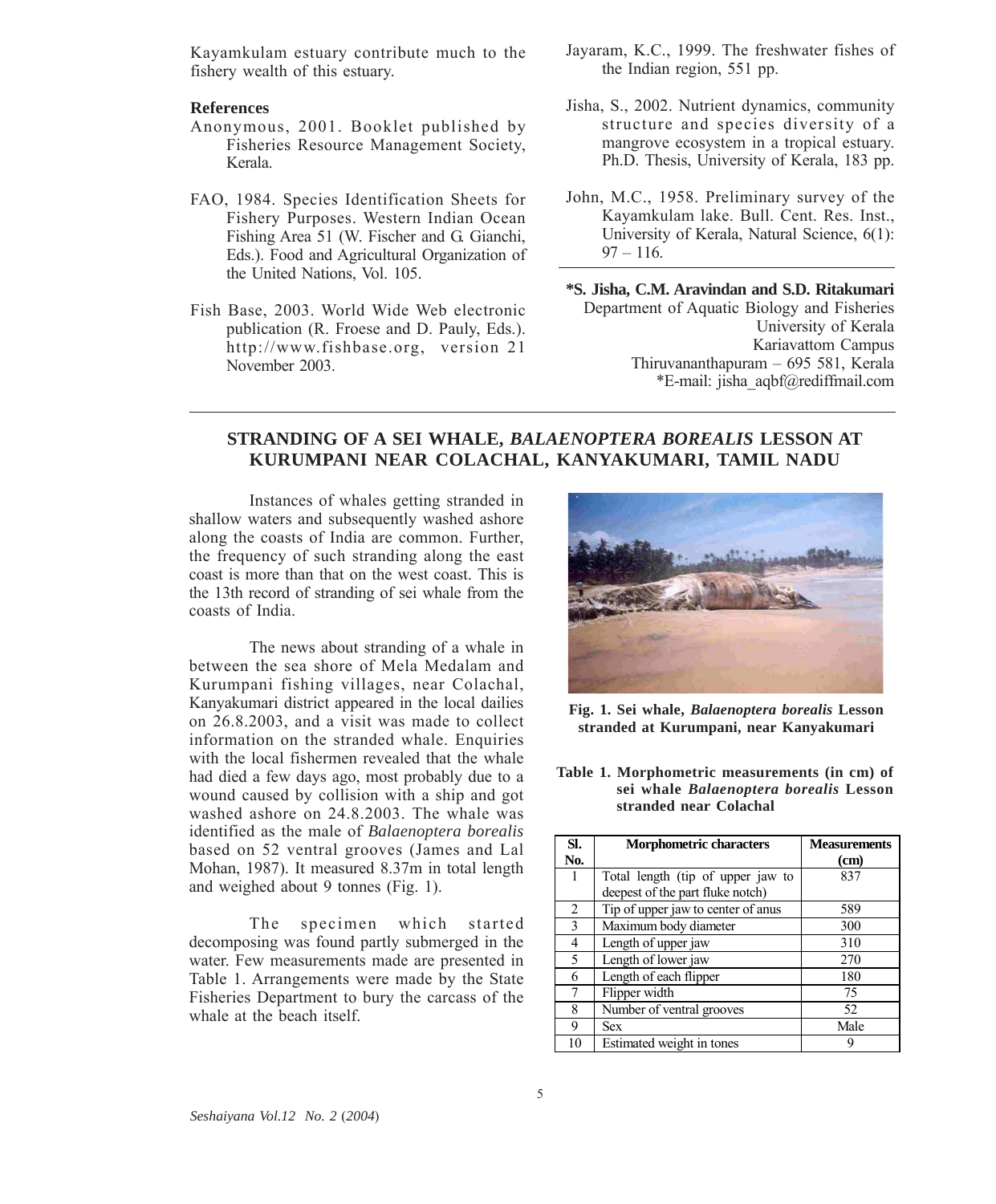Our knowledge about the stranding of whales along Kanyakumari district is restricted to the report on stranding of two false killer whales *Pseudorca crassidens* at Pozhikara (Silas and Pillay, 1961) and young *Balaenoptera physalus* at Kanyakumari (Joel *et al*., 1996). The present note deals with stranding of sei whale *B. borealis* for the first time along Kanyakumari

coast. An update of stranding of sei whale *B. borealis* along the Indian coasts is given in Table 2. From the table it is clear that 84.6% of the stranding of *B. borealis* has been reported from the east coast. Why more stranding along the east coast of India and not on the west coast?. This requires detailed investigation.

**Table 2. Stranding of sei whale** *Balaenoptera borealis* **Lesson along the coasts of India**

| Date of               | <b>Place</b> | Dead /                   | <b>Total</b> | Weight         | <b>Sex</b>     | Reference                                          |
|-----------------------|--------------|--------------------------|--------------|----------------|----------------|----------------------------------------------------|
| stranding             |              | alive                    | length       | (in t)         |                |                                                    |
|                       |              |                          | (m)          |                |                |                                                    |
| 23.12.1971            | Manakad,     | Dead                     | 15.53        | $\overline{a}$ | $\overline{a}$ | Venkataraman, G., et al., 1973. Indian J.          |
| (stranded)            | Mandapam     |                          |              |                |                | Fish., 20(2): 634-638.                             |
| 31.01.1981            | Mallipatnam, | Dead                     | 9.90         | $\overline{a}$ | $\mathbf{r}$   | James, P.S.B.R. and R. Soundarajan, 1980. J.       |
| (stranded)            | Tanjavur     |                          |              |                |                | mar. biol. Ass. India, 22(1&2): 175.               |
|                       | Dist.        |                          |              |                |                |                                                    |
| 18.03.1983            | Dhanushkodi  | Dead                     | 13.80        | $\sim$         | $\overline{a}$ | James, P.S.B.R. and Lal Mohan, 1987. Mar.          |
| (stranded)            |              |                          |              |                |                | Fish. Infor. Serv. T.&E. Ser., 71: 1-16.           |
| 26.02.1988            | Tuticorin    | Dead                     | 12.00        | $\overline{a}$ | Male           | Venkataramanujam, K., et al., 1988.                |
| (washed)<br>ashore)   |              |                          |              |                |                | Investigation on Cetaceae, 21: 247-249.            |
| 18.05.1988            | Kayalpatnam  | Dead                     | 10.02        | 5.5            | Female         | $\overline{S}$ .<br>Mohamed<br>Kasim.<br>H.<br>and |
| (stranded)            |              |                          |              |                |                | Balasubramanian, 1989. Mar. Fish. Infor.           |
|                       |              |                          |              |                |                | Serv. T.&E. Ser., 95: 12-14.                       |
| May, 1988             | Tuticorin    | $\blacksquare$           | 7.50         | $\overline{a}$ | Male           | CMFRI Newsletter, 1988. By Staff of                |
| (brought to           |              |                          |              |                |                | CMFRI, Madras, No.48.                              |
| shore)                |              |                          |              |                |                |                                                    |
| 14.8.1988             | Sikka off    | $\sim$                   | 9.76         | 4.5            | Female         | CMFRI Newsletter, 1988. By Staff of                |
|                       | Gulf of      |                          |              |                |                | CMFRI, Madras, No.41.                              |
|                       | Kachchh      |                          |              |                |                |                                                    |
| 27.01.1990            | Pamban       | $\overline{\phantom{a}}$ | 11.4         | 7.0            | Female         | Krishnapillai, S., A.A. Jayaprakash, C.            |
| (brought to           |              |                          |              |                |                | Kasinathan and N. Ramamoorthy, 1995. Mar.          |
| shore)                |              |                          |              |                |                | Fish. Infor. Serv. T.&E. Ser., 139: 11 pp.         |
| 21.01.1992<br>(washed | Theedai      | $\overline{\phantom{a}}$ | 14.00        | ÷,             | Female         | Nammalwar, P., et al., 1992. Mar. Fish. Infor.     |
| ashore)               |              |                          |              |                |                | Serv. T.&E. Ser., 117: 18-19.                      |
| 12.2.1999             | Vellapatti   | $\sim$                   | 13.58        | 12             | $\mathbf{r}$   | Balasubramaniam, T.S., 2000. Mar. Fish.            |
|                       | (Gulf of     |                          |              |                |                | Infor. Serv. T.&E. Ser., 163: 13-14.               |
|                       | Mannar)      |                          |              |                |                |                                                    |
| 1.6.2000              | Tuticorin    | Alive                    | 9.5          | 8              | Female         | Balasubramaniam, T.S., 2001. Mar. Fish.            |
|                       |              |                          |              |                |                | Infor. Serv. T.&E. Ser., 167: 14-15.               |
| 26.7.2001             | Pirappan     | $\sim$                   | 9.0          | 8              | Male           | Gandhi, V. and C. Kasinathan, 2002. Mar.           |
|                       | valasai Palk |                          |              |                |                | Fish. Infor. Serv. T.&E. Ser., 173: 4 pp.          |
|                       | Bay near     |                          |              |                |                |                                                    |
|                       | Mandapam     |                          |              |                |                |                                                    |
| 26.8.2003             | Kurumpani,   | Dead                     | 8.37         | 9              | Male           | Present report                                     |
|                       | K.K. Dist.   |                          |              |                |                |                                                    |

#### **References**

- James, P.S.B.R. and R.S. Lal Mohan, 1987. The marine mammals of India. Mar. Fish. Infor. Ser., T. & E. Ser., 71: 1 – 13.
- Joel, J.J., I.P. Ebenezer, P. Paul Sigamony and A. Prosper, 1996. On the stranding of a young fin whale at Kanyakumari, Tamil Nadu. Mar. Fish. Infor. Ser., T. & E. Ser., 141: 19 pp.
- Silas, E.G. and S.K. Pillay, 1961. The stranding of two false killer whales (*Pseudorca*

*crassidens* Owen) at Pozhikara, north of Cape Commorin. J. mar. biol. Ass. India, 2(2):  $268 - 271$ .

**S. Krishna Pillai and S. David Kingston\*** 7-49-F, Deivakam, Pilliyar Kovil Street N.G.O. Colony, Kottar (PO) – 629 002 Nagercoil, Kanyakumari Dist., Tamil Nadu \*Veterinary University Training and Research Centre (Fisheries) Parakkai – 629 601, Tamil Nadu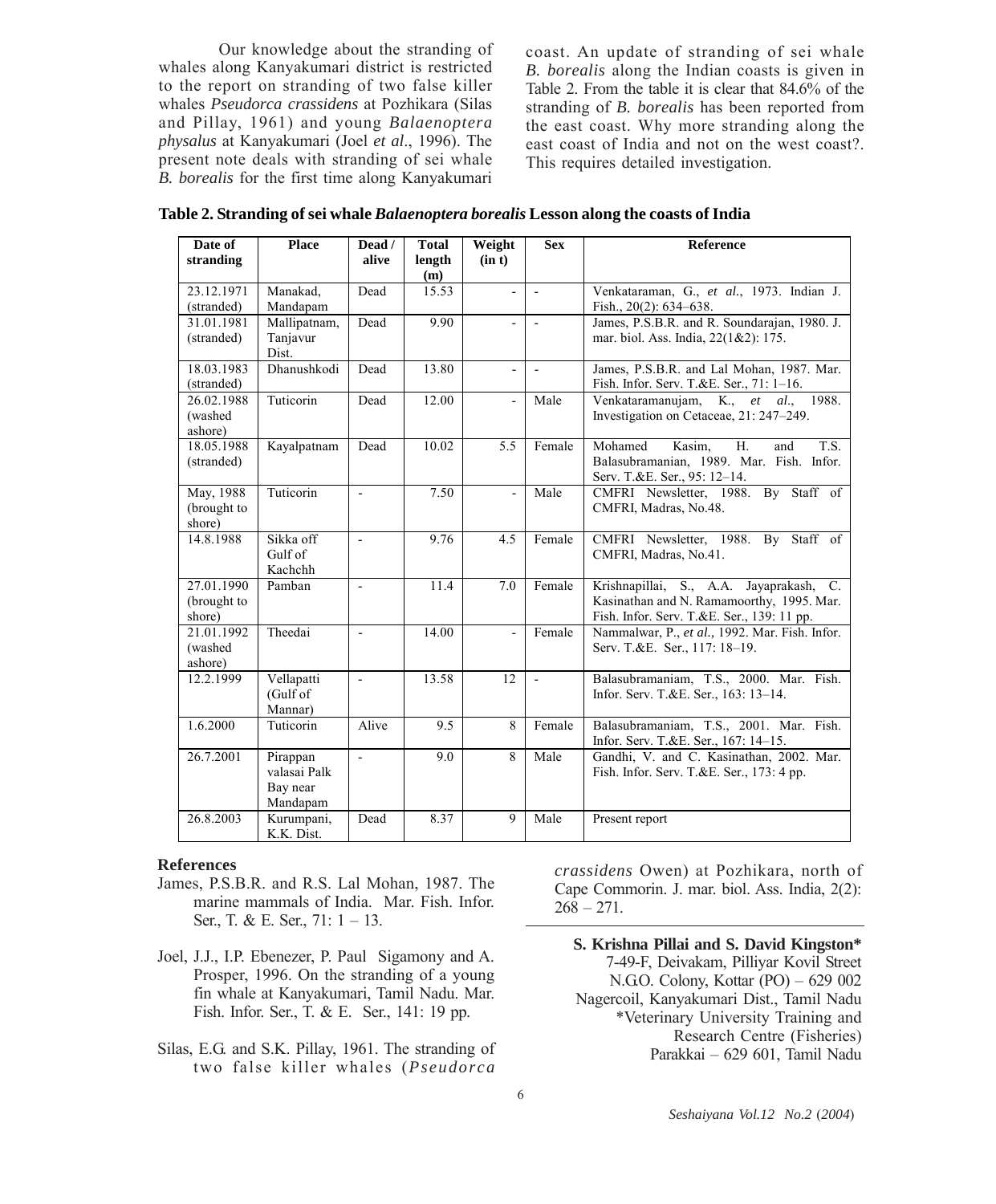# **CHEMOTAXONOMIC MARKERS IN MANGROVES**

Modern phytochemistry is often connected with plant taxonomy and is helpful to taxonomists in their endeavour to arrive at natural classification of many groups of plants. Comparative phytochemistry combined with an adequate plant classification is an excellent guide for the chemical exploration of the plant world.

Of the plant chemicals, secondary metabolites are important as they are synthesized largely in higher plants. The secondary metabolites vary in their distribution and composition, according to the age, habitat and parts of plants. The secondary metabolites are of varied functions in plants as defense (against herbivores, microbes, viruses or competing plants), signal compounds (to attract pollination or seed dispersing animals) and in survival, reproductive fitness and adaptive characters of the plants (Wink, 2003). The secondary metabolites such as quinolizidine, alkaloids, non-protein amino acids, tropane, steroidal alkaloids, essential oils, anthroquinones and flavonoids have contributed considerably to classification and evolution of the family. The distribution of the chemical compounds appears to be almost mutually exclusive among the plant

| <b>Mangrove species</b>                    | <b>Chemical classes</b>             | <b>Marker compounds</b>                                                                 |  |
|--------------------------------------------|-------------------------------------|-----------------------------------------------------------------------------------------|--|
| Xylocarpus granatum                        | Alkaloids                           | N- methyl flindersine                                                                   |  |
| X. moluccensis                             | Monoterpenoids, Liminoids           | Xylomollin, Xyloccensis1,2                                                              |  |
| Fagara zanthoxyloides                      | Alkaloids                           | Fagaronine                                                                              |  |
| Pongamia pinnata<br>(mangrove minor)       | Isoflavones                         | Chalcone                                                                                |  |
| Aglaia odorata<br>(mangrove associate)     | Benzofuran derivatives              | Rocaglamide                                                                             |  |
| Bruguiera cylindrica                       | 1,2 -dithiolane                     | Brugierol                                                                               |  |
| B. sexangula                               | Alkaloids                           | Tricin, Brugine, Gerradine                                                              |  |
| B. gymnorrhiza                             | Diterpenes                          | Giberellin-A3<br>GiberellinA7                                                           |  |
| Heritiera littoralis                       | Sesquiterpenoid                     | Vallapin, Vallapianin<br>Heritianin, Heritol<br>Stigmasteryl $\beta$ -D-glucopyranoside |  |
|                                            | Triterpenes                         | Excoecaria toxin, Excoecarian                                                           |  |
| Excoecaria agallocha<br>Hibiscus tiliaceus | Sesquiterpenoidal quinone           | Lapachol, Hibiscone                                                                     |  |
| Thespesia populnea                         | Quinones                            | Mansonones                                                                              |  |
| Dalbergia ecastophyllum                    | Flavonoids                          | Chalcones                                                                               |  |
| Intsia bijuga                              | Polyphenols                         | Leucocyanidins, Stilbenes                                                               |  |
| Kandelia rheedii                           | Anthocyanins                        |                                                                                         |  |
| Rhizophora gymnorrhiza                     | Procyanidins                        |                                                                                         |  |
| R. stylosa                                 | Flavoglycans                        |                                                                                         |  |
| R. mucronata                               | Alkaloids                           | Rhizophorine                                                                            |  |
| R. apiculata                               | Diterpenes<br>Triterpenes           | 1-hydroxy-epimanoyl oxide<br>Taraxeryl cis-p-hydroxy<br>cinnamate                       |  |
| Sonneratia acida                           | Anthraquinones<br>Phenolic compound | 2- nitro 4-(2'nitro ethenyl) phenol                                                     |  |
| S. alba                                    | Cyclitol, polyol                    |                                                                                         |  |
| S. apetala                                 | Anthraquinones                      |                                                                                         |  |
| Aegiceras corniculatum                     | Benzoquinone                        | 5-O-methylembelin, embelin                                                              |  |
| Acanthus illicifolius                      | Triterpenes<br>Alkaloids            | Olean-12-en-28 oic acid,<br>3-hydroxyD-glucopyranosyl ester,<br>Benzoxazolin-2-one      |  |

# **Table 1. Identified chemical markers in mangrove halophytes**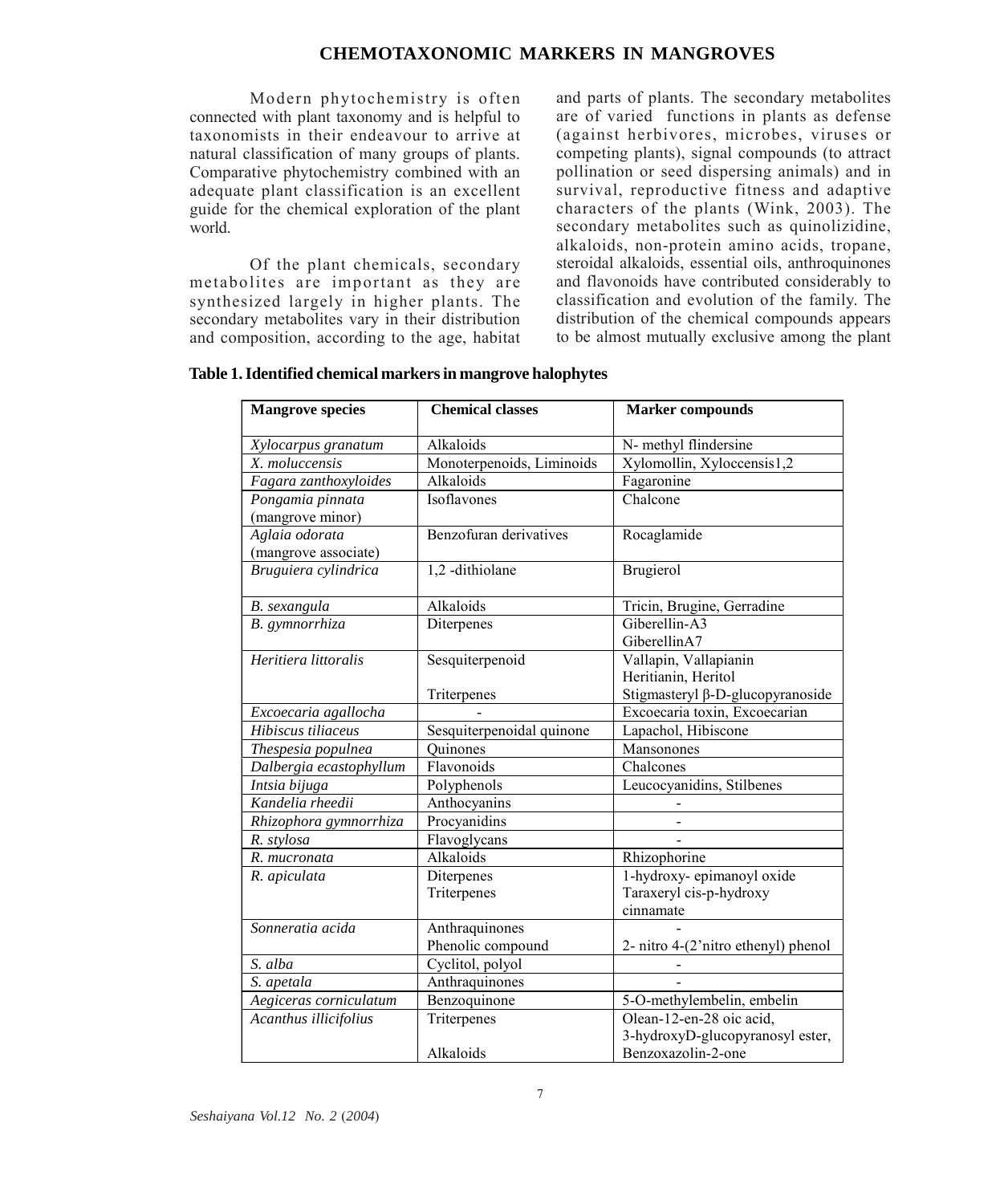families, implying a strong phylogenetic and ecological trend. Thus, the distribution of secondary metabolites has some value in taxonomy but their occurrence apparently reflects adaptation and life strategy in a given phylogenetic framework.

Mangrove halophytes are rich in secondary metabolites (Bandaranayake, 2002). Since time immemorial, the mangrove species have been identified based on morphological and histological characteristics. However, many taxonomic confusions still exist in mangroves. For example, *Acrostichum* species are still poorly identified. *Sonneratia lanceolata* and *S. caseolaris* in Australia lack clear distinction in descriptions from Indonesia and Southeast Asia. *Rhizophora apiculata* has under-leaf spots from Indo-Malaysia, but not in northern Australia. *Rhizophora mucronata* from east Africa and Southeast Asia is not distinct from *R. stylosa. Acanthus ilicifolius* is not clearly identified from *A. ebracteatus*. For some species like *Avicennia marina* and *Ceriops tagal*, ecological varieties need to be recognized. In addition, there are several natural hybrids, but their parental species are not clearly understood, especially for species of *Rhizophora.* Another problem in the taxonomy of mangroves is the confusion between the species of true mangroves and mangrove associates. Besides, often the same species is named differently at different sites, as in the case of *Avicennia rumphiana* and *A. lanata*. To resolve the taxonomic disputes, chemotaxonomic markers need to be considered. Genetic variability

has recently been demonstrated through chemical markers such as iridoid glycosides, leaf waxes and isoenzymes (Kathiresan and Bingham, 2001). In fact, the secondary metabolites have not been utilized properly for mangrove taxonomy. Therefore, secondary metabolites in mangrove are highlighted for their possible utility as chemotaxonomic markers (Table 1).

#### **References**

- Bandaranayake, W.M., 2002. Bioactivities, bioactive compounds and chemical constituents of mangrove plants. Wetlands Ecol. Manage., 10: 421- 452.
- Kathiresan, K. and B.L. Bingham, 2001. Biology of mangroves and mangrove ecosystem. In: Advances in Marine Biology (A.J. Southward, P.A. Tyler, C.M. Young and L.A. Fuiman, Eds.). Academic Press, New York, 40: 84-251.
- Wink, M., 2003. Evolution of secondary metabolites from an ecological and molecular phylogenetic perspective. Phytochemistry, 64(1): 3-19.

# **G. Ramanathan, K. Kathiresan\* and S. Ravikumar**

Centre for Marine Science and Technology Division of Marine Microbiology and Medicine Manonmaniam Sundaranar University Rajakkamangalam 629 502, Tamil Nadu \*CAS in Marine Biology, Annamalai University Parangipettai - 608 502, Tamil Nadu

# **NEW PUBLICATION**

The ENVIS Centre at Centre of Advanced Study in Marine Biology has brought out many books and reports over the period of time for the benefit of researchers, field planners, policymakers, students and academics. All the publications are appriciated by the scientists at the National and International levels.

In order to fulfill the requirement of researchers, the Centre has produced a new publication entitled "Flowering plants and fern in mangrove ecosystems of India". This user friendly manual provides colour plates of plants that are reported in the Indian mangrove ecosystems alongwith their diagnostic characters, distribution, status, uses and their local names.



*Pages 110 Price Rs.300/-*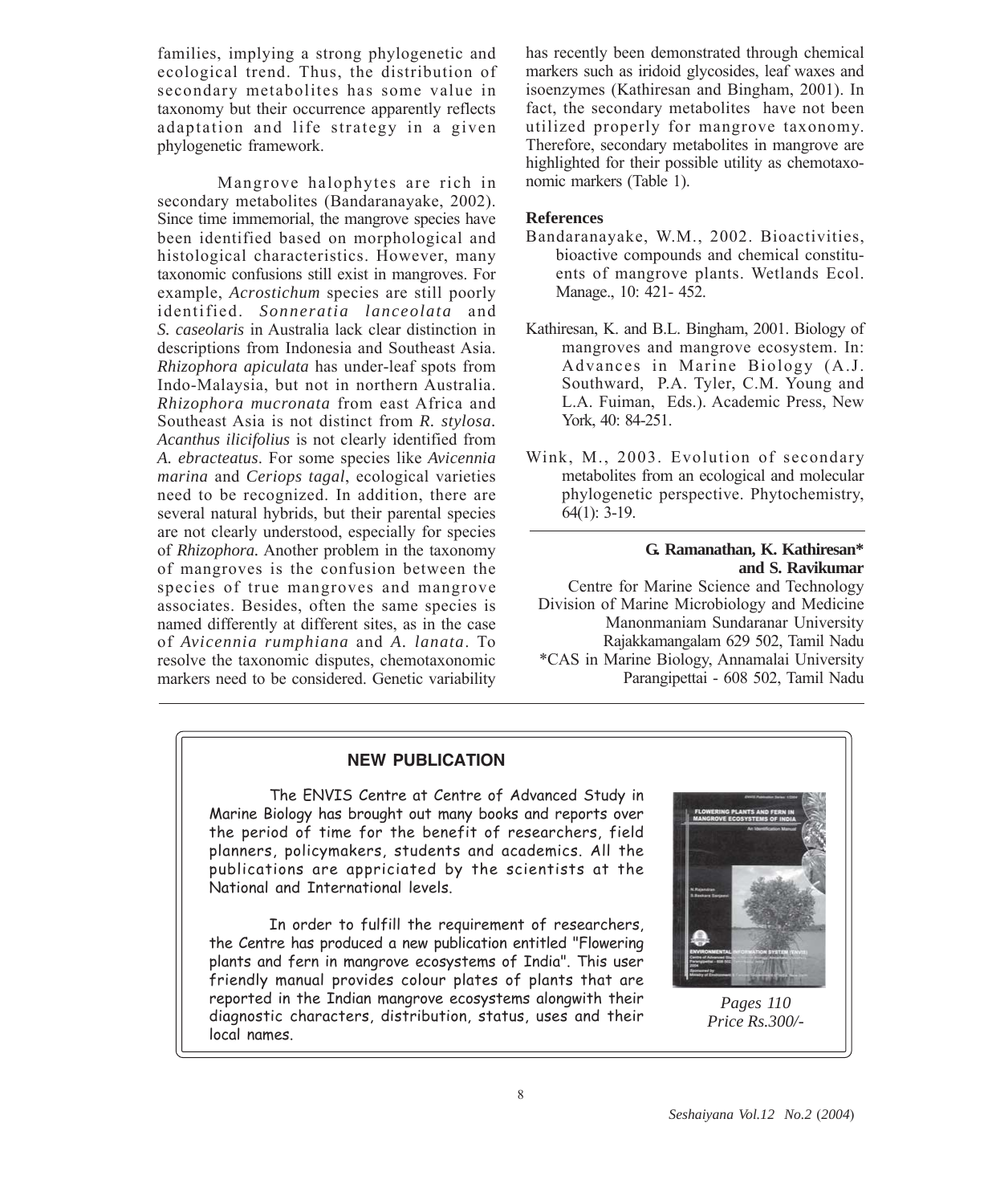# **IDENTIFIED CHEMICAL MARKERS IN HALOPHILIC CYANOBACTERIA AND SPONGES**

Biomarkers are compounds or groups of compounds that can be used as signatures of individual organisms or group of organisms or of certain environmental processes (Parrish *et al.,* 2000). They can be signatures of the condition of a sample and certain compounds are used as early warning signals. Both molecular and isotopic analyses of biomarkers have been extensively used in geochemical studies (Villanuera *et al.,* 1997; Guzman-Vega and Mello, 1990) and there is increasing interest now in their use in ecological studies. This article mainly focuses on the smaller chemical molecules that are determined using standard chromatographic techniques. Chemical markers include lipids,

phenols, steroids, peptides, alkaloids, saccharides, fatty acids etc. Marine sponges are known to posses a variety of bioactive principles like Halichondrin – B which is identified as progressible hit in marine drug discovery process. Such specific markers in marine organisms are prerequisite for the standardization and formulation of marine drugs. Some of the chemical constituents and compound classes already reported by several workers are listed in Tables  $1\&2$ . These could be used as markers either in drug development programmes or chemotaxonomic studies. Further studies are needed for confirming the identified chemical markers among known species of marine organisms.

| Organisms                     | <b>Chemical constituents</b> | <b>Marker</b> compounds                       |  |
|-------------------------------|------------------------------|-----------------------------------------------|--|
| <b>Order: Chroococcales</b>   |                              |                                               |  |
| Aphanothece sp.               | Alkane                       | Poly-3-hydroxy alkanotes                      |  |
| Microcystis aeruginosa        | Lipopeptide                  | Aeruginosin                                   |  |
|                               |                              | Kawaguchipeptin                               |  |
|                               |                              | Microcystilide                                |  |
|                               |                              | Microviridin                                  |  |
|                               |                              | Micropeptin                                   |  |
| M. wesenburgii                | Cyclocitral                  | <b>B-cyclocitral</b>                          |  |
| Synechococcus sp.             | Fatty acid                   | Linolenic acids                               |  |
| Synechocystis sp.             | Triterpenoid                 | 35-o-β-6-amino-6-deoxy glycopyranosyl         |  |
|                               |                              | bacteriohopanotetrol                          |  |
| S. trididemni                 | Lipopeptide                  | Didemnin                                      |  |
| <b>Order: Pleurocapsales</b>  |                              |                                               |  |
| Hyella caesptiose             | Alkaloids                    | Carazostatin                                  |  |
|                               |                              | Chlorohyellazole                              |  |
| <b>Order: Oscillatoriales</b> |                              |                                               |  |
| Lyngbya gracilis              | Alkaloids                    | Azabicyclononane                              |  |
| L. lagerheimii                | Lipid                        | Sulfolipid                                    |  |
| L. majuscula                  | Amides                       | Apramide                                      |  |
|                               |                              | Barbamide                                     |  |
|                               |                              | Carmabine                                     |  |
|                               |                              | Curacin                                       |  |
|                               |                              | Dolastin                                      |  |
|                               |                              | Frontalin etc                                 |  |
| Oscillatoria acutissima       | Ketals                       | Acutiphycin                                   |  |
| O. agardhii                   | Lipopeptide                  | Agardhipeptin                                 |  |
| O. raoi                       | Lipopeptide                  | Raocyclamide digalacto lipids                 |  |
| Phormidium octocarpi          | Phenol derivatives           | Hierridin, 2, 4-dimethoxy-6-heptadecyl phenol |  |
| P. tenue                      | Fatty acids                  | Sulfolipid                                    |  |
| Plectonema radiosum           | Cipopeptid                   | Tubercidin                                    |  |
| Schizothrix calcicola         | Indole                       | E-1-chlorotridec-1-ene 6,8-diol               |  |
| Spirulina platensis           | Saccharides                  | Calcium spirulan                              |  |
|                               |                              | Poly-β-hydroxy                                |  |
| Symploca hydnoides            | Lipopeptide                  | Symplostatin                                  |  |
| Trididemnum solidum           | Nickel chlorins              | Acyltunichlorin                               |  |
| <b>Order: Nostacales</b>      |                              |                                               |  |
| Anabaena basta                | Lipopeptide                  | Bastadin                                      |  |
| A. circinalis                 | Lipopeptide                  | Circinamide                                   |  |
| A. flos-aquae                 | Alkaloid                     | 2:9 Diacetyl                                  |  |
|                               |                              | 9 Azabicyclol                                 |  |
|                               |                              | $(4:21)$ non-2:3 ene                          |  |
| A. variabilis                 | Lipopeptide                  | Plastocyanins                                 |  |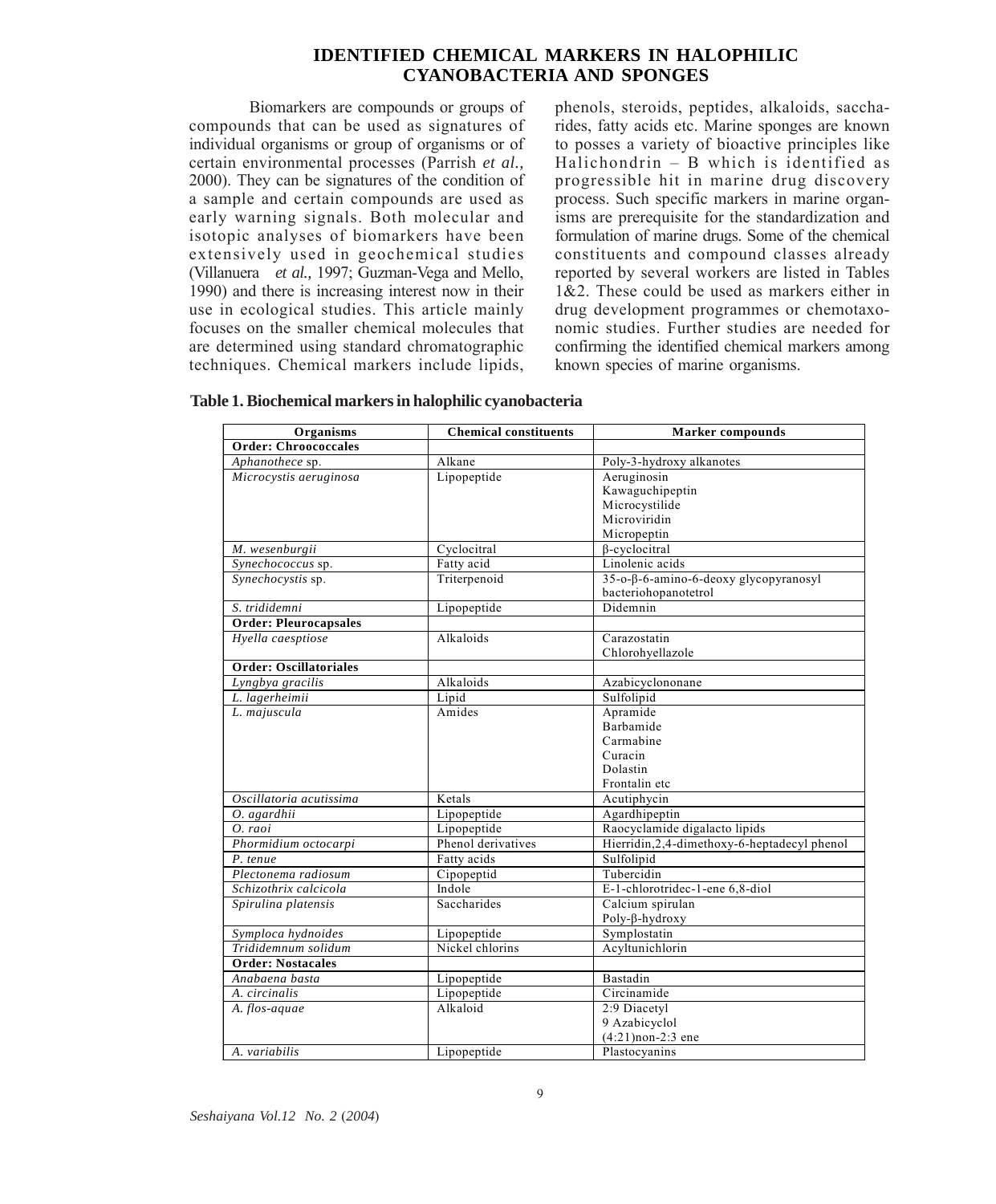| Aphanizomenon flos-aquae      | Aromatic pyrole | Aphanorphine              |
|-------------------------------|-----------------|---------------------------|
|                               | lipopeptide     |                           |
| Cylindrospermum licheniformis | Alkaloid        | Cylindrocyclophane        |
| Hormothamnion                 | Lipopeptide     | Hormothamnin              |
| enteromorphoides              |                 |                           |
| Nodularia spumigena           | Lipopeptide     | Nodulapeptin              |
|                               |                 | Spumigan                  |
| Nostoc commune                | Lipopeptide     | Nostodione                |
| N. linckia                    | Esters          | Borophycin                |
| N. muscorum                   | Lipopeptide     | Muscoride                 |
|                               |                 |                           |
| N. sphaericum                 | Indoles         | Saturosporine             |
| N. spongiaeforme              | Lipopeptide     | Nostocine A               |
| Rivularia firma               | Indoles         | Polybrominated bisindoles |
| Scytonema mirabile            | Alkaloids       | Didehydromirabazole       |
| Tolypothrix conglotinata      | 1-3, polyols    | Nanomethoxy-1-pentacosene |
| T. tenuis                     | Nucleosides     | Toyocamycin               |
| <b>Order: Stigonematales</b>  |                 |                           |
| Fischerella muscicola         | Lipopeptide     | Fischerellin              |
| Hapalosiphon fontinalis       | Alkaloids       | Anhydrohepaloxindle       |
| H. welwitschii                | Alkaloid        | Hapalosin                 |
| Prochlorothrix hollandica     | Terpenes        | Triterpenoids             |
|                               |                 | (hopanes)                 |
| Stigonema dendroideum         | Lipopeptide     | Dendroamide               |
| Westiellopsis prolificans     | Lipopeptide     | Westiellamide             |

**Table 2. Biochemical markers in marine sponges**

| Organisms                | Chemical          | <b>Marker</b> compounds        |  |
|--------------------------|-------------------|--------------------------------|--|
|                          | constituents      |                                |  |
| Agelas mauritianus       | Undetermined      | $\alpha$ -galactosylceramide   |  |
| Petrosia contignata      | Contignasterol    | Undetermined                   |  |
| Luffariella variabilis   | Manoalide         | Undetermined                   |  |
| Lissodendoryx sp.        | Undetermined      | Halichondrin-B                 |  |
| Halichondria sp.         | Okadaic acid      | Undetermined                   |  |
| Dysidea herbacea         | Sesquiterpenes    | Spirodysin                     |  |
| Theonella swinhoei       | Herbadysidolide   | Undetermined                   |  |
| Discodemia dissolute     | Dicodermolide     | Undetermined                   |  |
| Dysidea avara            | Undetermined      | 2-methylthio-1,4-napthoquinone |  |
| Sigmadosia domuncula     | Lectin            | Undetermined                   |  |
| Aplysina cavernicola     | Undetermined      | Dichloroverongiaquinol         |  |
|                          | Undetermined      | Aerophysinin, Aerothionin      |  |
| A. aerophoba             | Undetermined      | Aerophysinin-I                 |  |
| Verongia thiona          | Undetermined      | Aerothionin                    |  |
| Rhopaloeides odorabile   | Diterpene         | Undetermined                   |  |
| Kirkpatrickia varialosa  | Undetermined      | Variolin B                     |  |
| Acanthella cavernosa     | Terpenoids        | Undetermined                   |  |
| Cacospongia linteiformis | Sesterterpenes    | Undetermined                   |  |
| Dysidea sp.              | Undetermined      | Diphenylethers                 |  |
| Theonella swinhoe        | Swinholides       | Undetermined                   |  |
| <i>Jaspis</i> sp.        | Cyclodepsipeptide | Jaspamide                      |  |

#### **References**

Parrish, C.C., T.A. Abrajano, S.M. Budge, R.J. Helleur, E.D. Hudson, K. Pulchan and C. Ramos, 2000. Lipid and phenolic biomarkers in marine ecosystems: analysis and application. The Handbook of Environmental Chemistry, Vol.5, Part D Marine Chemistry (P. Wangersky, Ed.). Springer- Verlag, Berlin Heidelberg.

Villanuera, J., J.O. Grimalt, E. Cortijo, L. Vidal and

L. Labeyrie, 1997. Geochim Cosmochim Acta, 61: 4633.

Guzman – Vega, M.A. and M.R. Mello, 1990. Amer Assoc Petr Geol. Bull., 83: 1068.

**S. Krishnakumar and S. Ravikumar\*** Centre for Marine Science and Technology Division of Marine Microbiology and Medicine Manonmaniam Sundaranar University, Rajakkamangalam - 629 502, Tamil Nadu, India, \*E-mail: ravibiotech201320@yahoo.com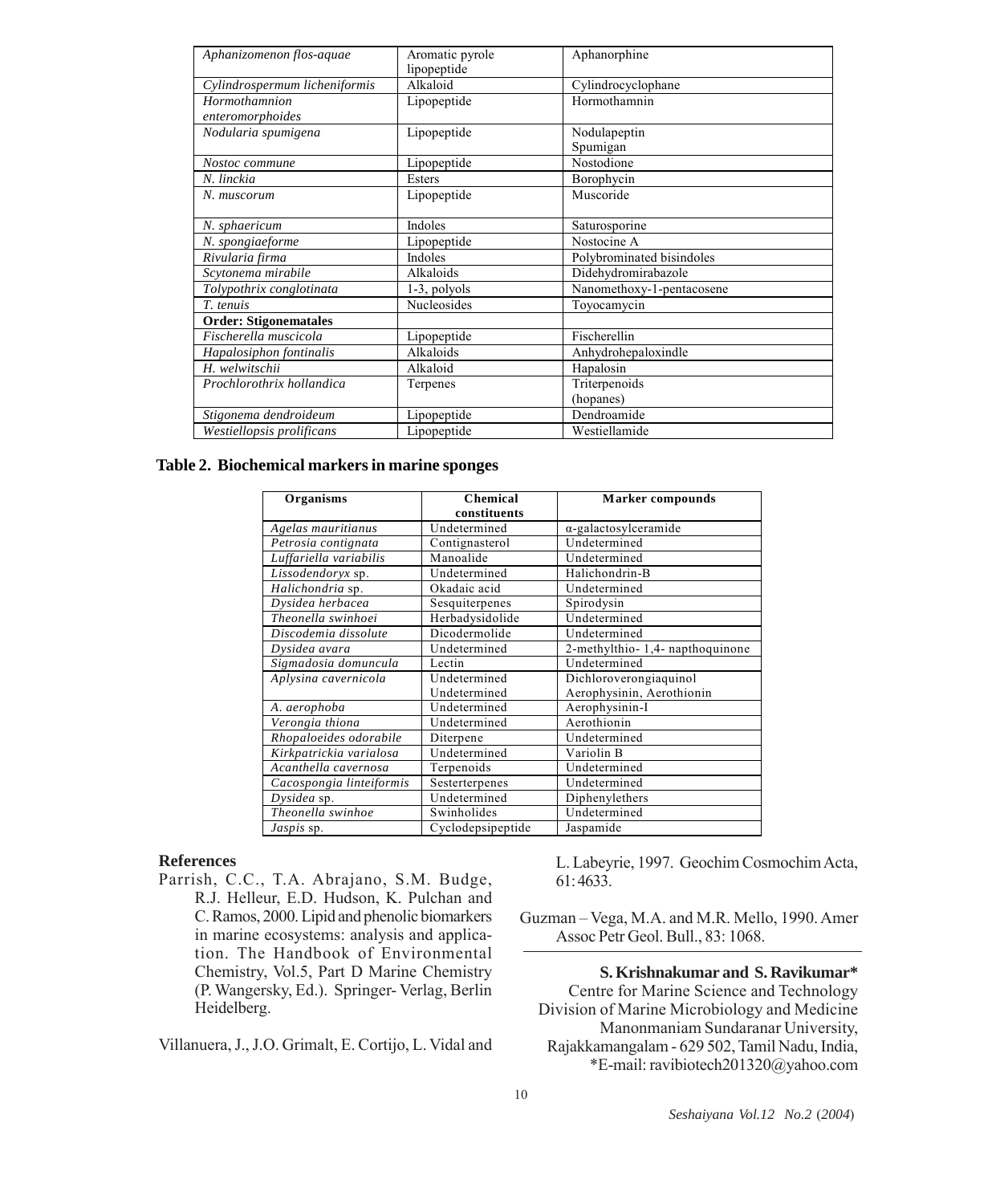#### **LIPID BIOMARKERS FOR HALOBACTERIAL CHEMOTAXONOMY**

Identification of fresh isolates from microbes is a continuing task for marine microbiologists. Identification of marine bacteria is commonly based on a wide range of biochemical and physiological tests and it takes time. It is also problematic due to lack of agreement between the results of biochemical tests. The reason stems from the differences in the biochemical features of fresh and stored isolates (Akagawa – Matsushita *et al*., 1992). In fact, plasmid DNA is lost during storage. Recent advances in the biochemistry of microorganisms have shown that analysis of cell components such as proteins and fatty acids provides the basis for chemotaxonomy which can be effectively used in bacterial identification (Goodfellow and Minnikin, 1985).

Halophilic microorganisms may belong to any of the three domains of life. Archea, Bacteria and Eukarya. Many groups of microorganisms possess characteristic lipid components (White *et al*., 1996). The halophilic archea are characterized by the possession of diphytanyl-or phytanyl-sesterterpanyl diether lipids. These are fundamentally different from the straight chain fatty acid glycerol ester lipids of the Bacteria and Eukarya. At least 12 different glycolipids have been described from halophilic archea, with or without sulphate groups (Oren, 2001). Many of these glycolipids are diagnostic for certain genera or even species. Therefore, the spectrum of polar lipids extracted from hypersaline environments yields information on the types of halophilic archea present in the community. Halophilic microorganisms are often pigmented. Many contain high concentration of carotenoids. Thus most members of the Halobacteriaceae are coloured red due to a high content of 50 – carbon carotenoids of bacterioruberin series. Photosynthetic bacteria (Eg. Cyanobacteria) and Eukarya (Eg. *Dunaliella*) may also contribute to the pigmentation.

Lipids have been widely used as biomarkers in the characterization of the microbial communities in aquatic systems, sediments and other environments (White *et al.,* 1996). Analysis of polar lipids can be exploited to obtain information on the community structure of halophilic archea. The unique chemical classes in the respective bacterial isolates represented in Table 1 could be used as reference for better identification of marine bacterial species.

| <b>Bacterial species</b> | Unique chemical markers                                                                       |
|--------------------------|-----------------------------------------------------------------------------------------------|
| Halobacteriaceae         |                                                                                               |
| Halobacterium spp.       | Sn-2, 3-di-O-Phytanyl-1-<br>phosphoglycerol-3-phospho-sn-2,<br>3-di-O-phytanyl glycerol (BPG) |
| Haloarcula spp.          | Triglyceryl derivatives (TG-D-2)                                                              |
| Haloferax spp.           | Sulphated – Diglycosyl derivatives<br>$-1$ (S-DGD-1)                                          |
| <b>Methanotrophs</b>     |                                                                                               |
| Methylococcus rubra      | Hexadecenoic acids $(C_{16}: 1)$                                                              |
| <b>Methylosinus</b>      | Phosphatidyl dimethyl                                                                         |
| trichosporum             | ethanolamide $(C_{18}: 1)$ fatty acids                                                        |
| <b>Marine bacteria</b>   |                                                                                               |
| Alteromonas spp.         | Saturated 16:0                                                                                |
| Deleya spp.              | Saturated 16:0 and 12:0 3OH                                                                   |
| Oceanospirillum spp.     | Monounsaturated 16 : 1- cis 9                                                                 |
| Vibrio spp.              | Unsaturated $16:1 - cis 9$                                                                    |

#### **Table 1. Determined chemical markers in salt tolerant bacteria**

#### **References**

- Akagawa-Matsushita, M., T. Itoh, Y. Katayama, H. Kuraishi and K. Yamasato, 1992. Isoprenoid quinone composition of some marine *Alteromonas, Marinomonas, Deleya, Pseudomonas* and *Shewanella* species. J. Gen. Microbiol.*,* 138 : 2275 – 2281.
- Goodfellow, M. and D.E. Minnikin, 1985. Introduction to chemosystematics. In: Chemical Methods in Bacterial Systematics (M. Goodfellow and D.E. Minnikin, Eds.). Academic Press Ltd., London.
- Oren, A., 2001. The order Halobacteriales. In: The Prokaryotes (M. Dworkin, S. Falkow, E. Rosenberg, K. H. Schleifer and E. Stackebrandth, Eds.). A hand book on the biology of bacteria : ecophysiology, isolation, identification, applications, 3rd Edn., Springer, New York.
- White, D.C., J.O. Stair and D.B. Ringelberg, 1996. Quantitative comparisons of *in situ* biodiversity by signature biomarker analysis. J. Ind. Microbiol., 17 : 185 – 196.

**G. Prakash Williams and S. Ravikumar\*** Centre for Marine Science and Technology Division of Marine Microbiology and Medicine Manonmaniam Sundaranar University Rajakkamangalam – 629 502, Tamil Nadu \*E-mail: ravibiotech201320@yahoo.com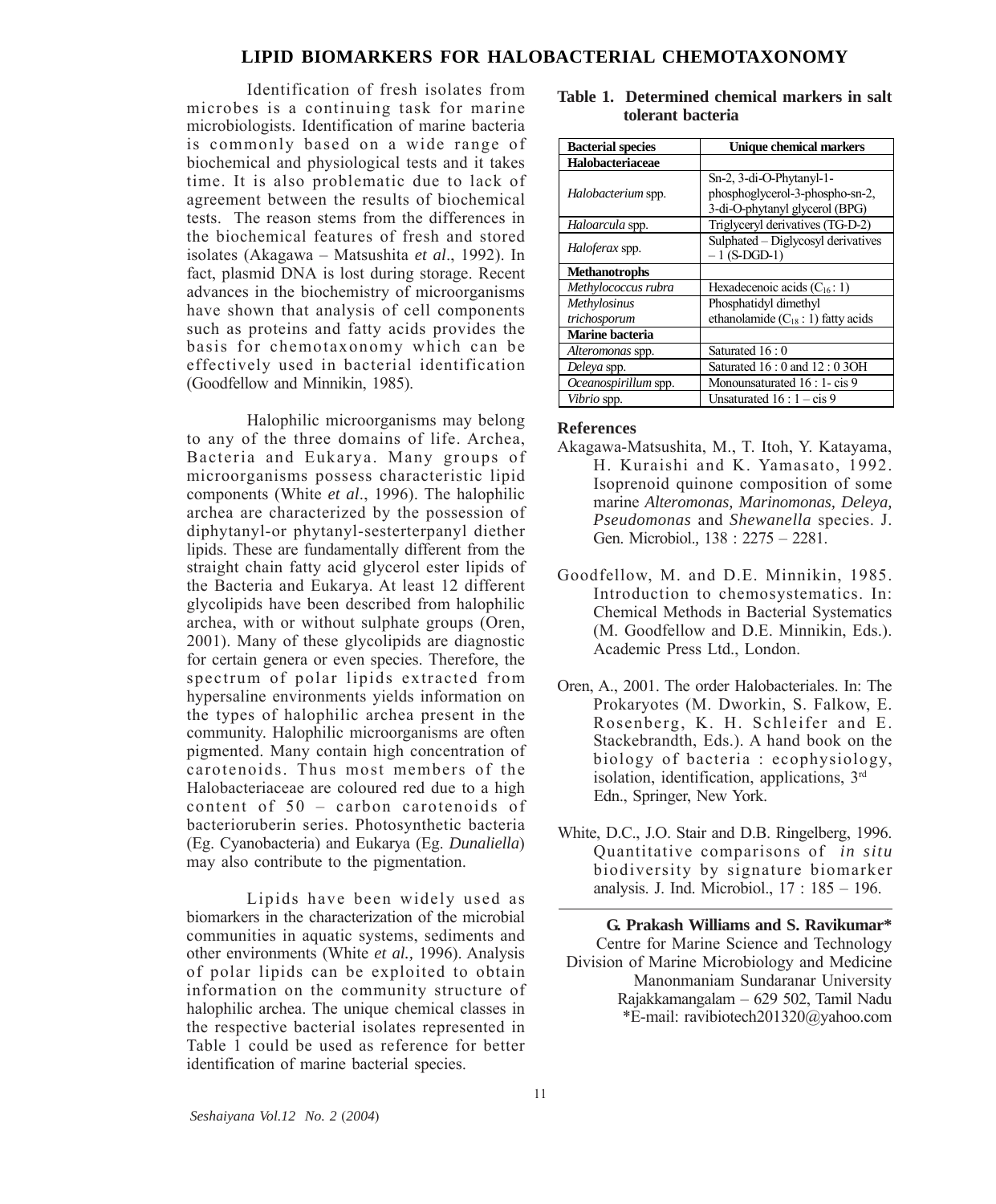# **MARINE ORNAMENTAL FISHES : AN APPRAISAL**

Marine aquarium trade is rapidly expanding and there is a growing demand for tropical marine aquarium fishes in the international market. Globally, the aquarium industry is valued at \$4 to \$15 billion. In USA, 89 million freshwater fishes are being maintained in 12.1 million tanks while 5.6 million tropical marine fishes, in 1.1 million tanks (Hoff, 1996). In India, the scientific and technological advancements have led to an increased demand for tropical marine aquarium fishes in the recent years and this has opened up new avenues for developing a lucrative and money – spinning trade for marine ornamental fishes.

Marine ornamental fishes are said to have association with the coral seas. Since the coral reef environs can provide with a wide variety of ecological niches for shelter as well as food, extremely rich and varied animal communities with great diversity of species can thrive here. About 400 species of ornamental fishes belonging to 175 genera and 50 families are reported in Indian waters. But this figure is on the rise as more number of surveys are being made in different coral locations of the country (Satheesh, 2002).

Details of some of the interesting ornamental fishes are given below:

Salt water guppys 'Clown fishes' (Family : Pomacentridae) are the major attractive tropical marine fishes. The curious waddling swimming action of the anemone fishes, together with clearly defined body markings, have given them the name clown fish. They live in association with anemones. These fishes have acquired natural protection from the paralyzing filaments of anemones by having a mucous layer that covers the body of the fish. The technology for captive breeding and rearing was developed for this fish. Due to the small size, hardy nature and adaptability to live in captivity, it is most popular in home aquaria.

Similarly, the 'Damsel fishes' (Family : Pomacentridae) which have attractive colours like blue, black, green, yellow tail etc. live among the branches of the corals. They are highly suitable for home aquaria. Sergent major of Pomacentridae is a small and highly coloured damsel fish suitable for aquarium.

The most spectacular fish Moorish idol (Family : Zanclidae) is a gift from the paradise coral reef. It is highly sensitive and its dorsal and anal fins are long and swept back. The most striking feature of this fish is its colour pattern and its body being white and pale yellow with broad bands of brownish black colour running from the top to bottom.

Lion fish (Family : Scorpaenidae) is the wild beauty of the coral paradise. It owes its name to its spreading pectoral and dorsal fins and also its venomous nature. It is a predatory fish that often hunts its prey in a group. The body has striped, zebra like markings brightly coloured with red and white stripes. This most showy fish is also called the turkey fish, zebra fish, scorpion fish and dragon fish.

Parrot fishes (Family : Scaridae) are kept in aquaria for their attractive parrot like beaks which are formed of fused teeth used for cushing the hard skeletons of the reef forming corals to get at the soft animals inside.

Box fishes or trunk fishes (Family : Ostraciidae) have a hard outer case that completely encloses the body. These fishes are poor swimmers and they propel themselves with their caudal and pectoral fins. They have fanciful colours.

Marine angels (Family : Pomacanthidae) live largely in pairs or small groups in the coral reef area. The outstanding feature of these fishes is their indescribable beauty and wide range of colour patterns. The most familiar and attractive fish "Khuran angel" has ornamented markings on the caudal fin which is said to resemble old Arabic characters on one side of the tail "Laillah illalah" and on the others side "Shani Alla".

Butterflies (Family : Chaetodontidae) are small, less hardy but very beautiful, swift and abundantly seen fishes over the reefs. Due to their bright colours, they are named as butterfly fish. They are relatively small, and highly compressed (bilaterally) so that they swim like a standing disk. About 20 species of butterfly fishes in varying colours are reported in Indian waters.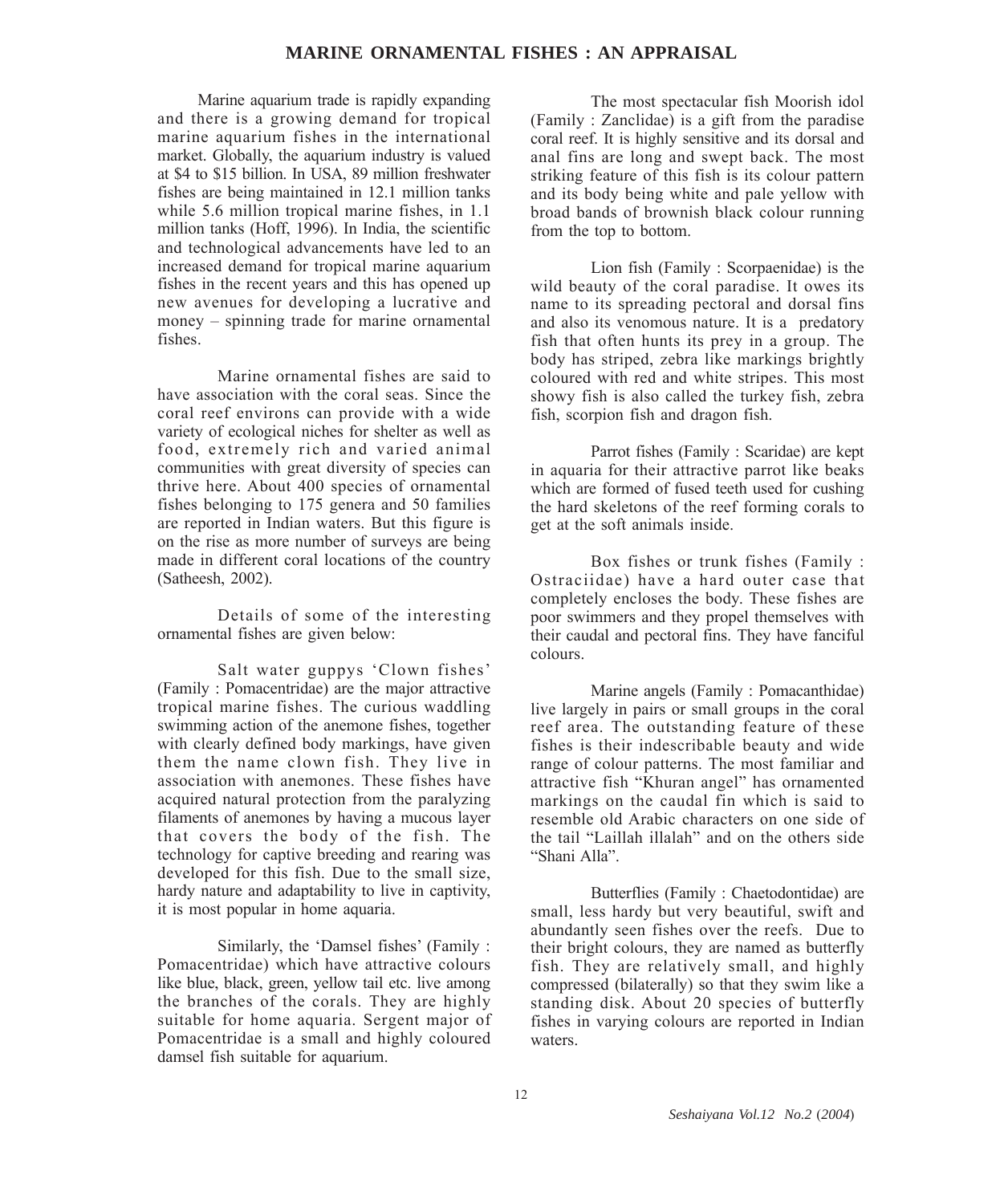Cleaner wrass (Family : Labridae) spends much of its time in picking parasites from other large fishes thereby the cleanliness is being maintained. So, it is suitable for aquaria and is in great demand that its numbers have decreased in some of the important collection spots around the world.

The cardinal fishes (Family : Apogonidae) are small reef dwellers. Usually they are red and some are brownish in colour living in and around coral reefs. Most of the cardinal fishes carry their eggs in their mouth until they hatch out.

Surgeon fish (Family : Acanthuridae) has knife like spine on each side near the tail that can cut one's flesh like a surgeon's scalpel. Normally the spines are folded and they are lifted when the fish is troubled. They are brightly coloured fishes having the capacity to change their colour frequently. Its body is deep and flattened from one side to the other and almost oval in out line except for the tail fin.

Hawk fishes (Family : Cirrhitidae) are colourful fishes which spend most of their time resting or lying on bits of coral.

Bat fishes (Family : Ephippidae) are deep bodied with small mouth. When young these fishes are most attractive.

Puffer fishes (Family: Tetraodontidae) are also known by other names such as balloon fishes, swell fishes, globe fishes and blow fishes. All these names express the outstanding feature of the fish i.e. they can blow themselves up to twice or more their normal size.

Seahorses (Family : Syngnathidae) are other peculiar fishes that are completely different from other fishes in shape. They swim in an upright position. The female lays her eggs in the pouch of the male frond where the babies emerge as miniature adults.

Attractive tangs, Sweet lips, Snappers, Squirrels, Triggers, Banners, Marine angels etc., with glowing colours are the other beautiful ornamental fishes, dwelling in the coral paradise.

Besides fishes, shrimps such as Doctor shrimps are beautifully coloured animals which remove ectoparasites and dirt, from the corals. Captive breeding is possible in these species.

Let us promote the marine aquarium fish trade, using the above fishes, but with a determination not to affect the species diversity of the wonderful coral reef environment.

#### **References**

- Hoff, F.H., 1996. Marine ornamental fish culture. In: From Discovery to Commercialization (M. Carrillo, L. Dahie, J. Morales, P. Sorgelous, N. Svennevig and J. Wyban, Eds.). Ootende Belgium European Aquaculture Society, 19: 298 pp.
- Satheesh, J.M., 2002. Biology of the clown fish, *Amphiprion sebae* (Bleeker) from Gulf of Mannar (Southeast coast of India). Ph.D. Thesis, Annamalai University, 159 pp.

**T.T. Ajithkumar and L. Kannan** CAS in Marine Biology Annamalai University Parangipettai – 608 502, Tamil Nadu

# **Newsletter Subscription**

Seshaiyana Newsletter is available on a subscription fee of Rs.50/- per year. Subscription covers two issues from the date of receipt of the form. Interested readers may send Rs.50/- through M.O. to

The In-charge ENVIS Centre CAS in Marine Biology Annamalai University Parangipettai - 608 502 Tamil Nadu, India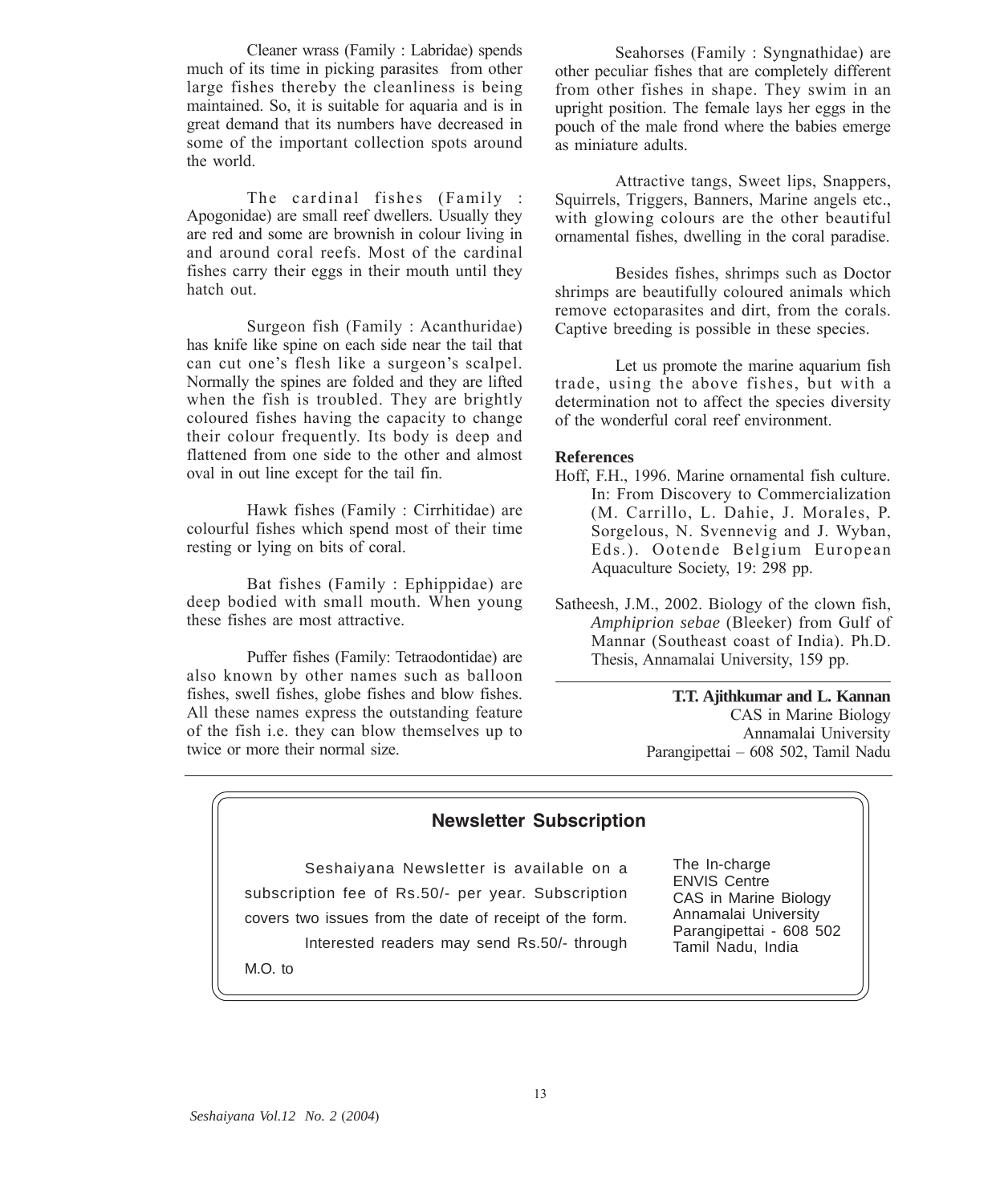# **SPONGES-STORE HOUSES OF VALUABLE COMPOUNDS**

There are approximately 15,000 species of marine and freshwater sponges recorded in the world. Among these, only 8000 were identified as "valid" species from the seas and lakes. Sponges are ubiquitous benthic creatures, found at all latitudes beneath the world oceans, and from the intertidal area to the deep sea. The ocean is the source of a large group of structurally unique natural products that are mainly accumulated in the marine organisms. In Indian waters about 610 species have so for been recorded from both the east and west coasts. They are abundant in the regions of Gulf of Mannar, Palk Bay and Laccadive Archipelago of India. The drug potential of these 'wondercompounds' has triggered a worldwide interest in this group. The natural products derived from plants and animals have long been of significant biomedical value and crude products isolated from marine organisms have served as a source of many drugs (Kamboj, 1999).

Phylum Porifera is one of the few animal phyla with a widely accepted common name: the sponge. The name Porifera stems from the numerous pores, holes and channels that perforate the body of sponges. These are the most primitive of the multicellular animals. All members of this phylum are sessile and exhibit little detectable movements. Among the various orders of sponges, siliceous sponges constitute

the bulk (95%) of the total number of species. Sponges, attached to the seabed or other substrates for most of their lives may have larvae that are motile, swimming or crawling away from their parent. Sponges are also ecologically significant, being the second most common (and diverse) group of animals in coral reefs, and sometimes the most common group of animals living between the reefs. In general, sponges are proving to be extremely useful to the pharmaceutical industry.

Sponges contain variety of antibiotic, antibacterial, antifungal, antineoplastic substances, pigments, unique chemicals such as sterols, toxins and even anti-inflammatory and anti-arthiritic compounds. Sponges have come to lime light in 1950's with the discovery of arabinose nucleosides. Recent reports showed that this group (sponges) is the foremost among all the marine groups with many compounds having respiratory, cardiovascular gastrointestinal, anti-inflammatory and antibiotic properties useful to Man. The discovery of arabinose nucleosides (Bergmann and Feeney, 1951) from the sponge*, Tethya crypta* with biomedical properties has triggered off a worldwide interest in the biochemistry of this group in general. This compound is now used as potent antiviral and antitumor drugs and are also used for various chemical purposes.



*Spirastrella inconstans Callyspongia diffusa*

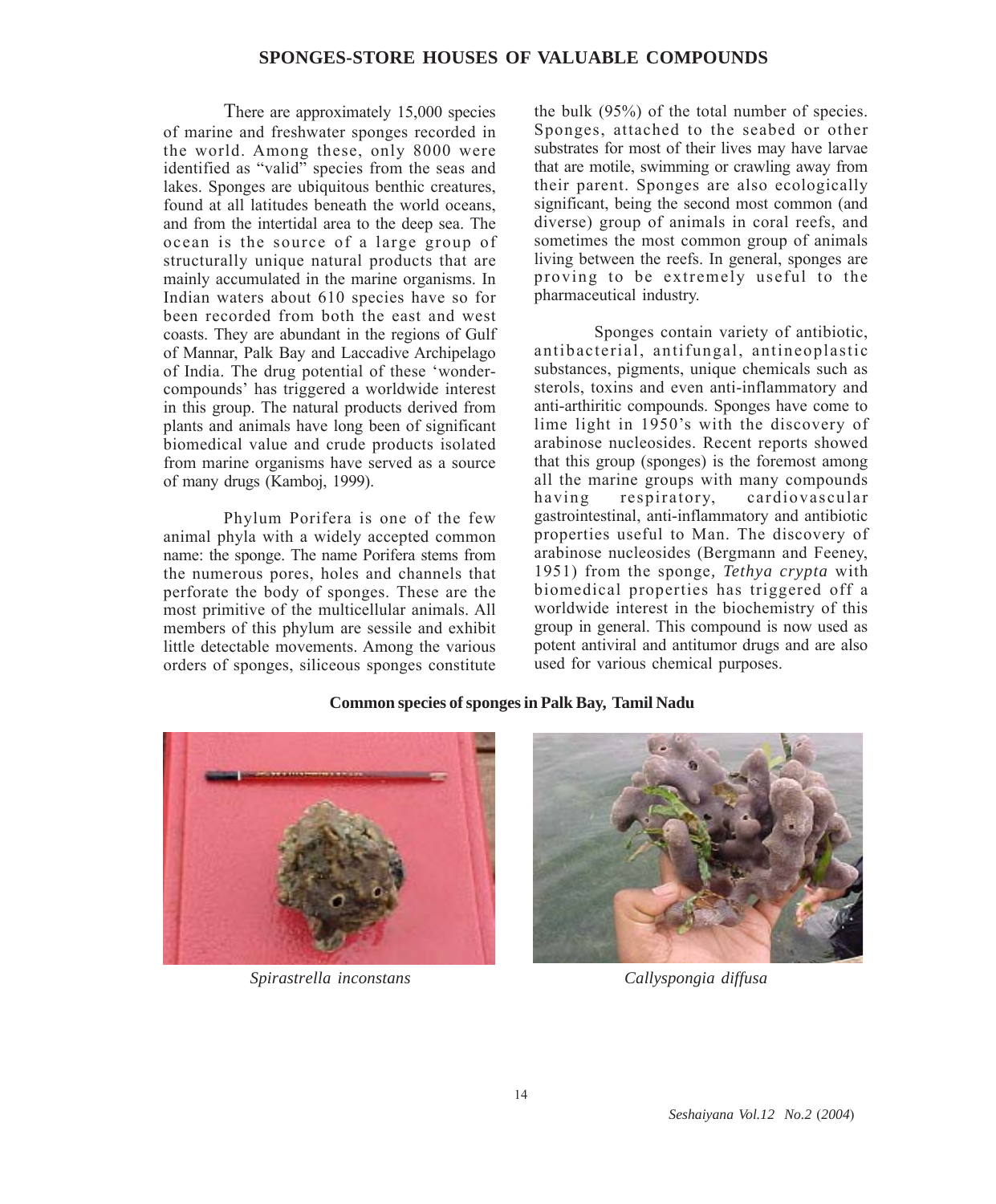Considering the pivotal role of sponges in the study of marine products chemistry, various compounds having biomedical potential isolated from sponges in the recent past, are presented in Table 1.

# **References**

Bergmann, W. and R.J. Feeney, 1951. Contribution to the study of marine products-32. The nucleosides of sponges-1*.* J. Org. Chem., 16: 981-987.

# **Table 1. Biomedical potential of sponges**

Kamboj, V.P., 1999. Bioactive agents from the oceanbiota. In: Ocean Science Trends and Future Direction, (B.L.K. Somayajulu, Ed.). Indian Nat. Sci. Acad., New Delhi, India, 197-227.

| <b>Species</b>          | <b>Compound name</b>                    | <b>Compound effect</b>              |
|-------------------------|-----------------------------------------|-------------------------------------|
| Axinyssa sp.            | Axinyssene                              | Mild cytotoxic<br>, ,               |
| Veronid sp.             | Nakirodin A                             |                                     |
| Luffariella sp.         | Luffariolide (H&J)                      | Mild cytotoxic                      |
|                         | Geometricin A                           | Moderate cytotoxicity, anti-algal   |
| Leucetta sp.            | Leucamide                               | ,                                   |
| Petrosia sp.            | Lembehsterols (A&B)                     | Cytotoxic                           |
| Ircinia sp.             | Cyclotheonamide ( $E\overline{4\&E5}$ ) |                                     |
| Axinella sp.            | Axinellamine (A&D)                      | Bacteriocidal                       |
| Adocia sp.              | Adociasulfate                           | Cytotoxic                           |
| Suberea sp.             | Suberedamine (A&B)                      | Cytotoxic                           |
| Ulosa sp.               | Ulosin (A&B), others                    | Cytotoxic                           |
| Epipolasis sp.          | 24-isopropylcholesterol                 | Antimalarial                        |
|                         | 24-isopropenylcholesterol               |                                     |
| Dactylospongia sp.      | Pelorol, ilimaquinone                   | Low antimicrobial and low           |
|                         |                                         | cytotoxiccity                       |
| Amphimedon sp.          | Pyrinodemin (A-D)                       | Cytotoxic                           |
| Hyrtios sp.             | Isodehydroluffariellolide               | $, \,$                              |
|                         | homofascaplysin A fascaplysin           |                                     |
| Dysidea spp.            | <b>Biprasin</b>                         | Caffeine-like, calcium release      |
| D. cineria              |                                         | Cytotoxic, Anti HIV                 |
| D. avara                |                                         | Anti HIV                            |
| Agelasnakamurai sp.     | Mukanadins (A-C)                        | Caffeine-like, calcium release      |
| Xestospongia sp.        | Xestoquinone                            | Cytotoxic                           |
| Spongosorites sp.       | Dragmacidin                             | $,$ ,                               |
| Aplysina sp.            | Aeroplyseinin 1                         | $,$ ,                               |
| Psammaplysilla purpurea | -                                       | ATPase inhibitor                    |
| Spongia officinalis     | L                                       | Toxic to brine shrimp               |
| Leiosela lavis          |                                         | Antitumor, Anti HIV, Anti helmintic |
| Hyattella sp.           |                                         | K B Cell inhibitor                  |

**C. Palpandi, G. Ananthan, P. Sampathkumar and L. Kannan** CAS in Marine Biology Annamalai University Parangipettai - 608 502, Tamil Nadu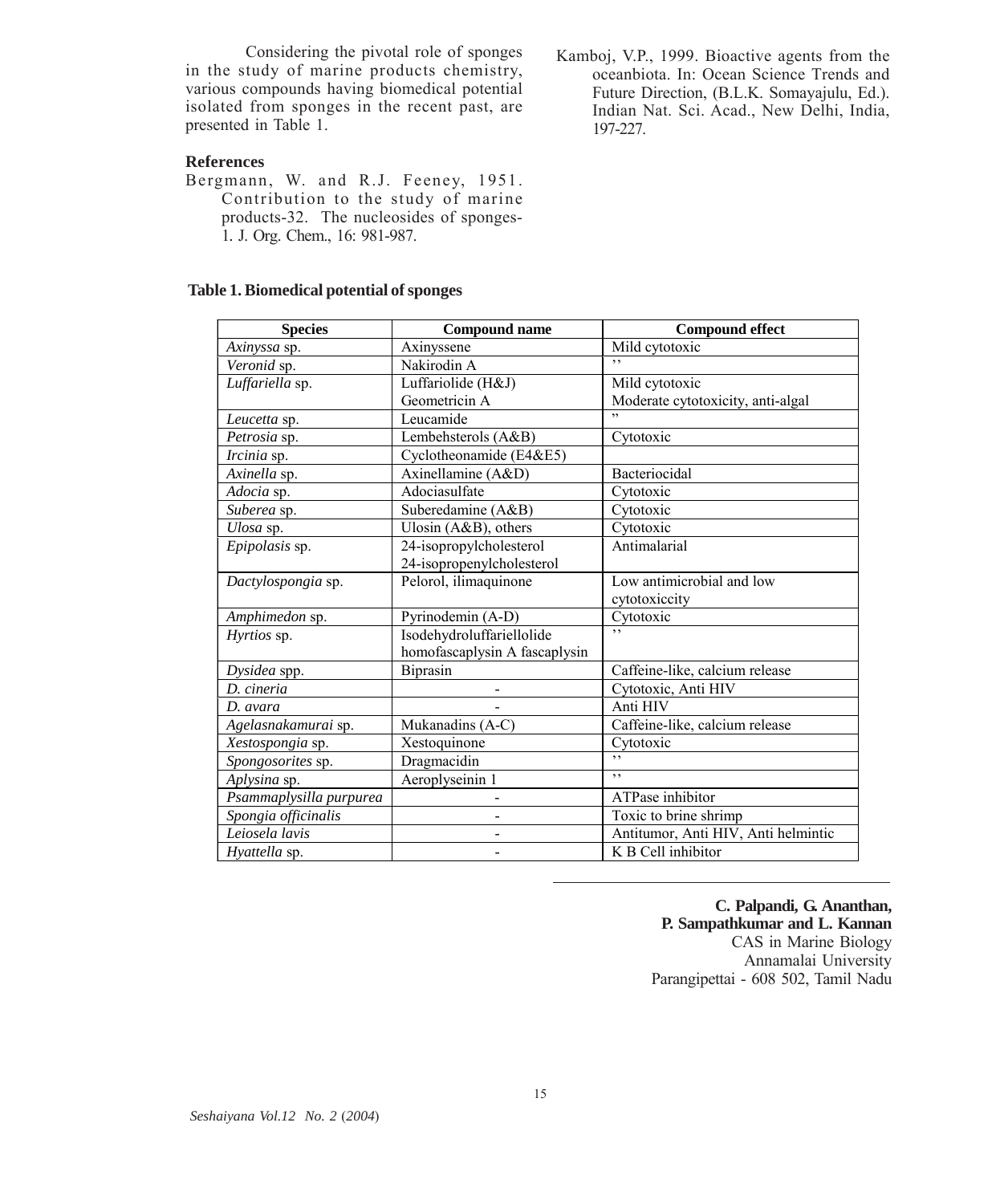# **OCCURRENCE OF REEF ASSOCIATED FISHES IN VELLAR ESTUARY, SOUTHEAST COAST OF INDIA**

Estuaries have long been considered as the most productive and architecturally complex among the coastal ecosystems. They are able to support diverse fish assemblages and act as nursery grounds for juveniles of many commercially important fish species. Communities of fish inhabiting estuaries are a combination of freshwater and marine species including juveniles which exhibit wide tolerance to fluctuating environmental conditions typical of these systems. The main environmental parameters known to affect the spatial organization of estuarine communities are salinity and depth. Other factors such as temperature, turbidity, and some components of the habitat, such as benthic community composition and substrate type further influence this organization.

The Vellar estuary (lat.  $11^{\circ}$  29'N – long. 79° 46'E) supports traditional fisheries of the Parangipettai coast. Many research reports, published earlier have information on the diversity of fishes in Vellar estuary. However, most of these only list common estuarine fishes, which have food value. No information is available regarding the reef associated fishes in this estuary except *Acanthurus xanthopteru*s. This estuary has two bridges, one the boat jetty and another the railway bridge. The boat jetty closer to our centre is in the tidal zone of the estuary and is separated from the latter in the gradient zone by a distance of 1.8 km. The pillars of these bridges have dense mussel and oyster

colonies which serve as a good habitat for many fishes. Around the pillars of these bridges, reef fishes are found. These fishes could not be collected using the traditional fishing gears deployed in this estuary like cast net and gill net. Hence 'fish traps' used for reef fishing were obtained from Gulf of Mannar region and operated near the pillars with meat baits. Traps were observed for the presence of fish at the interval of 6 hours. The trapped fishes were collected, preserved and identified up to species level using the 'Fish Base 2000' interactive data accessing software.

A total of 11 fish species (Table 1) belonging to 10 families were identified during the present study carried out for a period of 4 months from May to August, 2004. All these species collected presently from Vellar were coral reef associated forms and these have not been previously recorded in Vellar estuary. Yellow fin surgeon fish was found to be the most abundant one. All the other species were represented by very few numbers and in many instances a single representative was there.

The occurrence of reef fishes in Vellar estuary is presumably attributed to the presence of a coral reef in Parangipettai coastal waters. However the depth and extent of the reef is not known (Reef Base, 2000). Detailed study on diversity of fishes in this coral reef vis-à-vis reef fish diversity in Vellar estuary will add to your understanding of reef fish resource in Parangipettai waters.

**Table 1. List of reef associated fishes collected from Vellar estuary**

| S.No   | Family         | <b>Scientific name</b>                 | <b>Common name</b>         |
|--------|----------------|----------------------------------------|----------------------------|
|        | Chaetodontidae | Chaetodon vagabundus Linnaeus          | Vagabond butterfly fish    |
|        | Chaetodontidae | Heniochus acuminatus Linnaeus          | Pennat coral fish          |
|        | Pomacentridae  | Abudefduf vaigiensis Quoy and Gaimard  | Sergent major              |
| 4      | Serranidae     | Ephinephelus solmonides Lacepede       | Gold spot grouper          |
| $\sim$ | Drepanidae     | Drepane punctatus Linnaeus             | Spotted sickle fish        |
| 6      | Acanthuridae   | Acanthurus xanthopterus Valenciennes   | Yellow fin surgeon fish    |
|        | Synanceiidae   | Synanceia verucosa Bloch and Schneider | Stone fish                 |
|        | Labridae       | Thalassoma lunare Linnaeus             | Moon wrasse                |
| 9      | Ephippidae     | Platax orbicularis Forsskal            | Orbicular bat fish         |
| 10     | Balistidae     | Pseudobalistes flavimarginatus Ruppell | Yellow margin trigger fish |
| 11     | Scorpaenidae   | Pterois volitons Linnaeus              | Red lion fish              |

**K. P. Kumaraguru Vasagam and M. Rajkumar** CAS in Marine Biology Annamalai University

Parangipettai – 608 502, Tamil Nadu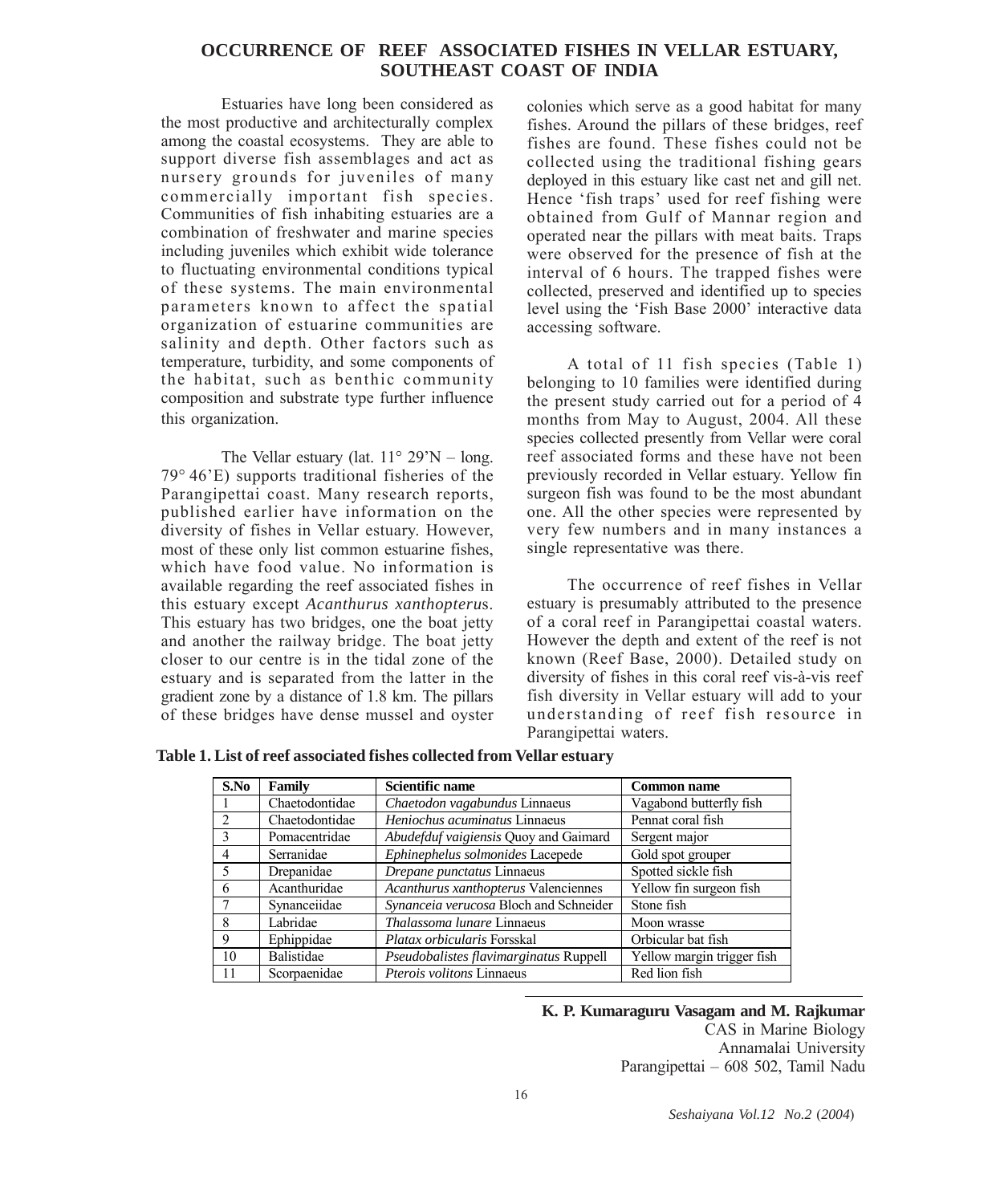# **ABSTRACTS OF RECENT PUBLICATIONS**

# **ESTUARINE BIOLOGY**

# **Ceriopsins F and G, diterpenoids from** *Ceriops decandra*

Chemical examination of the ethyl acetate solubles of the CH sub(3)OH:CH sub(2)Cl sub(2) (1:1) extract of the roots of *Ceriops decandra* collected from Kauvery estuary resulted in the isolation of two more diterpenoids, ceriopsins F and G (1-2) and five known compounds, ent-13- hydroxy-16-kauren-19-oic acid (steviol, 3), methyl ent-16 beta ,17- dihydroxy-9(11)-kauren-19-oate (4), ent-16 beta ,17-dihydroxy-9(11)-kauren- 19-oic acid (5), ent-16-oxobeyeran-19-oic acid (isosteviol, 6), 8,15R- epoxypimaran-16-ol (7). The structures of the new diterpenoids were elucidated by a study of their physical and spectral data as methyl ent-13,17-epoxy-16- hydroxykauran-19-oate (1) and ent-16-oxobeyeran-19-al (2).

| Phytochemistry             | Anjanevulu, A.S.R. and V.L. Rao        |
|----------------------------|----------------------------------------|
| $62(8)$ : 1207-1211 (2003) | Department of Organic Chemistry        |
|                            | School of Chemistry, Andhra University |
|                            | Visakhapatnam - 530 003, India         |
|                            | E-mail: anjaneyuluasr@yahoo.com        |
|                            |                                        |

#### **Review of the glassfishes (Perciformes: Ambassidae) of the western Indian Ocean**

Seven species of the glassfish belonging to genus *Ambassis* occur in brackish to marine habitats of the western Indian Ocean, mostly along sandy shores, mangrove stands and in estuaries. The earliest available name for an ambassid, *Lutjanus gymnocephalus* Lacepede, 1802, has presented nomenclatural problems and is designated a nomen dubium. The ambassid species in the area, from the southern tip of India to southeastern Africa, including all intervening islands, are: *A. dussumieri* (East Africa to China), *A. fontoynonti* (endemic to eastern Madagascar), *A. urotaenia* (Indo-West Pacific, but not known from coastal Africa), *A. interrupta* (western India to southwestern Pacific islands), *A. nalua* (western India and throughout Australasia), and *A. ambassis* and *A. natalensis*, both East Africa, Madagascar, Mauritius and Reunion (the last unconfirmed for *A. natalensis*).

| Cybium                | Anderson, M.E. and P.C. Heemstra |
|-----------------------|----------------------------------|
| 27(3): 199-209 (2003) | SAABI, J.L.B. Smith Institute    |
|                       | Private Bag 1015                 |
|                       | Grahamstown 6140 South Africa    |
|                       | E-mail: E.Anderson@ru.ac.za      |

**Pattern of species succession of soft-bottom macrofauna in the estuaries of Goa, west coast of India** Multivariate techniques, chord normalized expected species shared (CNESS) and principal component analyses of hypergeometric probability of species matrices (PCA-H) were applied to soft-bottom macrofauna data of Goa estuaries, west coast of India, to assess the pattern of species succession at different sites. These analyses revealed three groups of species that produced three-stages or triangular species succession pattern, corresponding to the three seasons, namely post-, pre- and southwest monsoon. Each site exhibited a different pattern of species succession and composition. A total of 58 species were recorded among which 18 were new to the local fauna. Dominant species that controlled the orientation of this succession were Polychaetes (*Prioniospio pinnata, Clymene annandalei, Nereis capensis*), Bivalves (*Meretrix casta, Cardium flavum*), Amphipoda (*Urothoe platydactyla*), Echiurida (*Thalassema* sp.) and Nematoda at different sites. Species succession was mainly influenced by the southwest monsoon and the local biotic and abiotic factors at specific sites.

| Current Science          | Harkantra, S.N. and N.R. Rodrigues |
|--------------------------|------------------------------------|
| 85(10): 1458-1474 (2003) | National Institute of Oceanography |
|                          | Dona Paula, Goa - 403 004, India   |
|                          | E-mail: sadanand@darya.nio.org     |
|                          |                                    |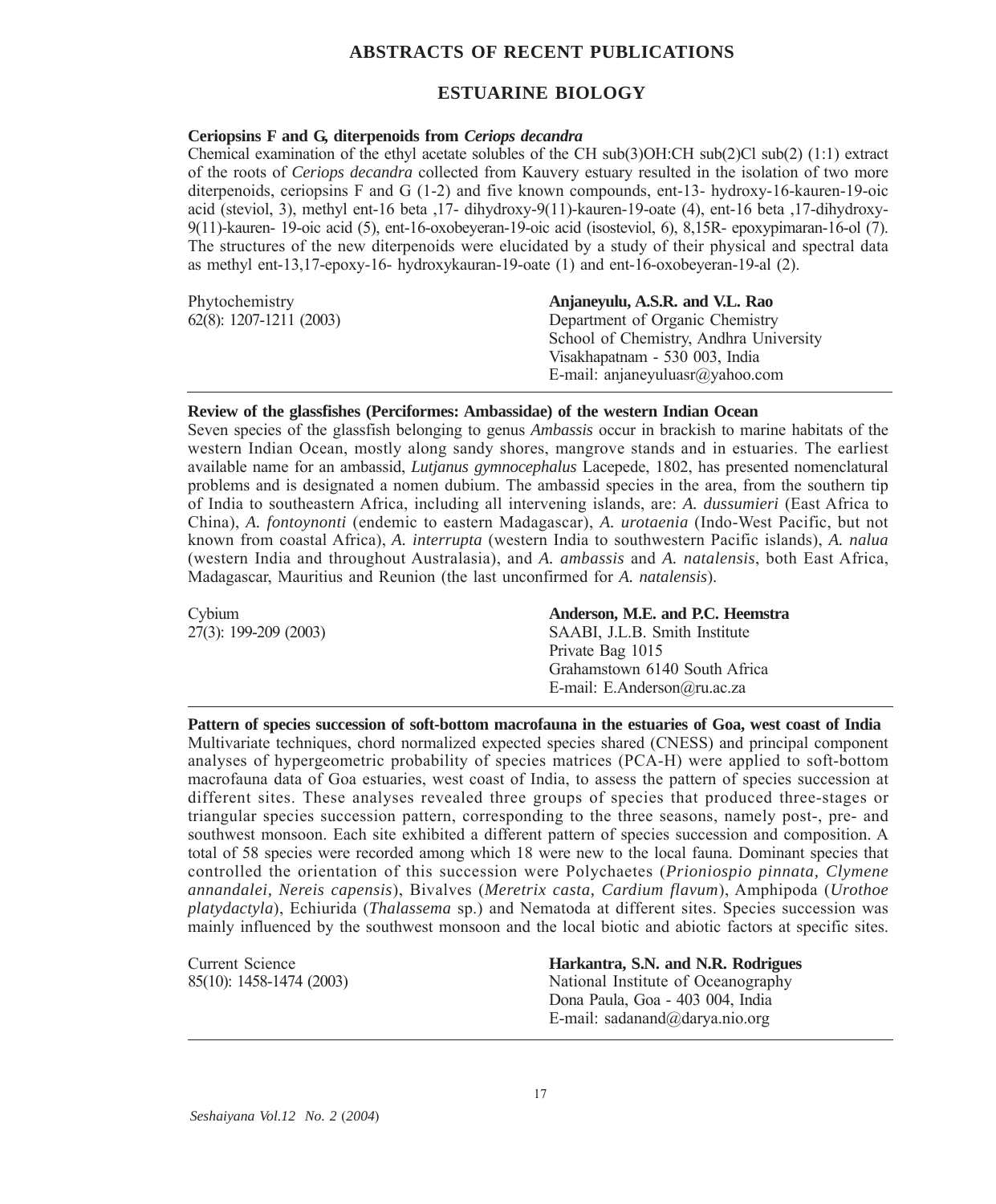# **Geographical information system and remote sensing for monitoring the environment**

An overview of the possibilities offered when applying Geographical Information Systems (GIS) and Remote Sensing (RS) to environmental monitoring is given, based on examples taken from an ongoing project entitled 'Assessment of mangrove degradation and resilience in the Indian subcontinent: the cases of Godavari estuary and southwest Sri Lanka'. The capabilities of GIS (i) to integrate and manage huge amounts of multi-source data, (ii) to perform spatial analysis and, (iii) to produce synthetic results that can prove useful in decision-making, are highlighted. RS, as a special type of spatial information used in GIS, (iv) allows land cover mapping and the inventory of natural resources, (v) provides quantitative estimations of biophysical properties of land surface features and, (vi) is useful in tracking landscape changes over time. The examples show that synthetic information and results, such as land cover maps at different dates, aerial estimates of mangrove extension or regression, and surfaces of aquaculture converted from mangroves, paddies or bare lands, can be obtained by analyzing data from different sources in the GIS. Decision-making can make use of such results, but should further benefit from the development of spatial modelling in GIS for the simulation of scenarios. Monitoring capabilities are also improving due to the increase in spatial and spectral resolution of the recently launched remote sensors.

Tropical Ecology **Seen, D.L.**

44(1): 113-119 (2003) French Institute of Pondicherry P.B. No. 33, 11 Saint Louis Street Pondicherry - 605 001, India E-mail: danny.loseen@ifpindia.org

# **MANGROVE BIOLOGY**

#### **Why are mangroves degrading?**

A comparison has been made among 5 luxuriant and 25 degrading sampling sites in Pichavaram mangrove forests, Tamil Nadu, India, for physico-chemical and biological variables. The data reveal that the causes of natural degradation of mangroves are mainly due to high salinity, low level of available nutrients, and poor microbial counts in the soil substrates.

| Current Science          | Kathiresan, K.                             |
|--------------------------|--------------------------------------------|
| 83(10): 1246-1249 (2002) | Centre of Advanced Study in Marine Biology |
|                          | Annamalai University                       |
|                          | Parangipettai - 608 502, India             |
|                          | E-mail: cdl $aucasmb@sancharnet.in$        |

#### **Human mangrove conflicts: the way out**

Mangrove resources are available in approximately 117 countries, covering an area of 190,000 to 240,000 km2 . Countries like Indonesia, Nigeria and Australia have the largest mangrove areas. These ecosystems harbour 193 plant species, 397 fishes, 259 crabs, 256 molluscs, 450 insects and more than 250 other associated species. Mangrove ecosystem has the highest level of productivity among natural ecosystems, and performs several ecosystem services. The continued exploitation of mangroves worldwide has led to habitat loss, changes in species composition, loss of biodiversity and shifts in dominance and survival ability. Worldwide, about half of the mangroves have been destroyed. The Indian mangrove biodiversity is rather high. The increase in the biotic pressure on mangroves in India has been mainly due to land use changes and on account of multiple uses such as for fodder, fuel wood, fibre, timber, alcohol, paper, charcoal and medicine. Along the west coast alone, almost 40% of the mangrove area has been converted to agriculture and urban development. Our understanding of the natural processes in this vulnerable and fragile ecosystem is far from adequate. Environmental awareness, proper management plan and greater thrust on ecological research on mangrove ecosystems may help save and restore these unique ecosystems.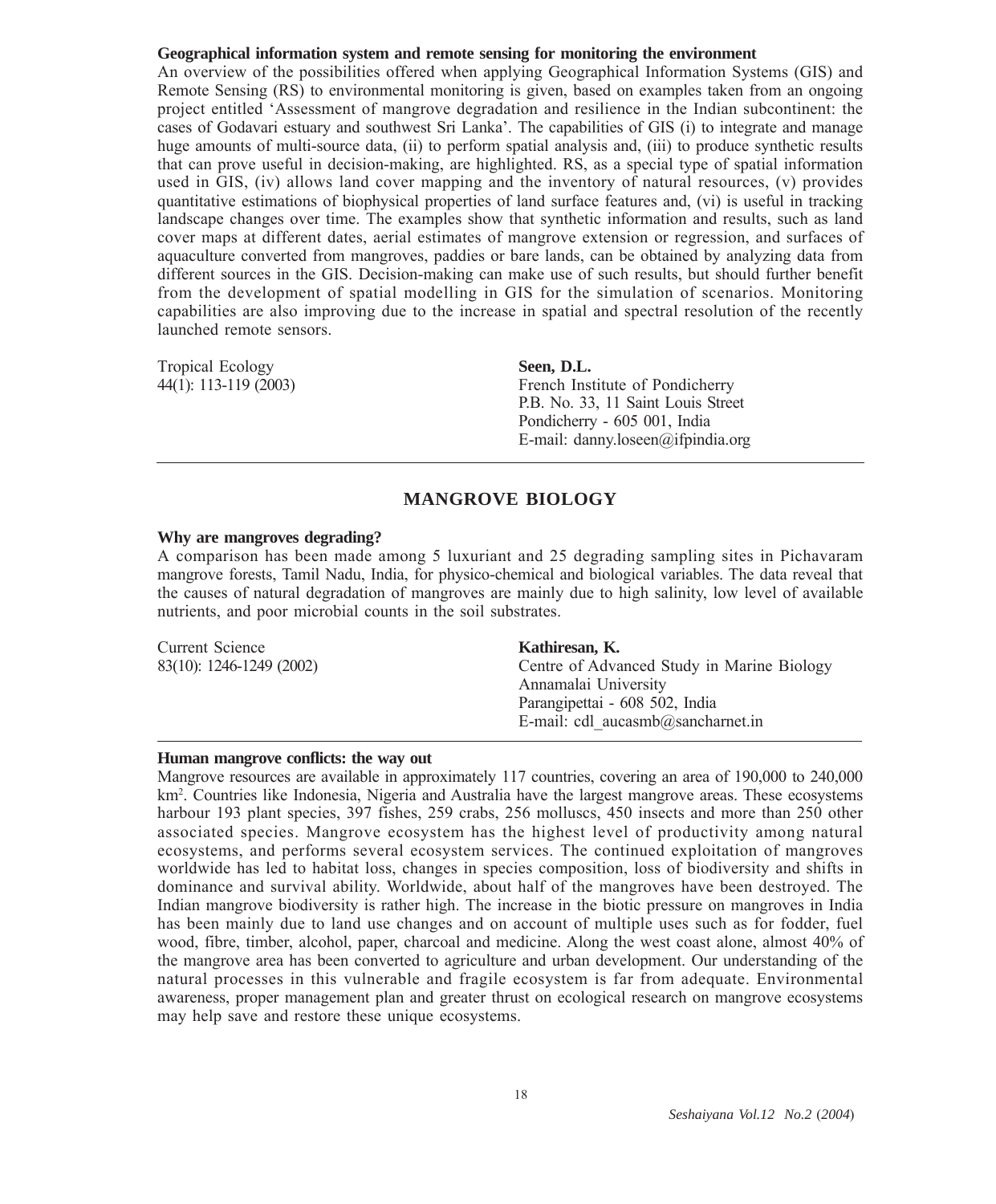Current Science **Upadhyay, V.P., R. Ranjan and J.S. Singh** 83(11): 1328-1336 (2002) Eastern Regional Office Ministry of Environment and Forest Bhubeneswar - 751 023, India E-mail: vpupadhyay@hotmail.com

**Richness and diversity of filamentous fungi on woody litter of mangroves along the west coast of India** Randomly sampled decaying mangrove woody litter from ten mangroves along the west coast of India was assessed for the assemblage, species richness and diversity of filamentous fungi. Among 1067 wood samples screened, 94% of samples consisted of sporulating fungi. A total of 78 species belonging to 45 genera comprising 46 ascomycetes, one basidiomycete and 31 deuteromycetes were recovered. *Halocyphina villosa, Lignincola laevis, Lulworthia grandispora, Periconia prolifica, Savoryella paucispora, Verruculina enalia* and *Zalerion maritimum* were very frequent (> 10%). Except *H. villosa*, the rest of the fungi were common to all the mangrove locations. The mean number of fungi per wood was 2.1 (range, 1.7-2.5), which is similar or higher than those at several mangroves of the Indian Ocean. Simpson and Shannon indices were highest for the mangroves of Honnavar (Karnataka) and Panaji (Goa) (0.971 and 5.087), which coincided with the highest expected number of species (31-32) among 140 random isolations in these mangroves. Fungal assemblage, richness and diversity of the current study have been compared with other mangroves of the Indian coast and the Indian Ocean.

83(12): 1573-1580 (2002) Department of Biosciences

#### Current Science **Maria, G.L. and K.R. Sridhar**

Mangalore University, Mangalagangotri Mangalore - 574 199, India E-mail: sirikr@yahoo.com

#### **Studies on pigments, proteins and photosynthetic rates in some mangroves and mangrove associates from Bhitarkanika; Orissa**

Pigment contents, proteins and net photosynthesis were investigated in fully developed leaf of 1-yearold seedlings of six mangroves (*Bruguiera gymnorrhiza, Rhizophora apiculata*) and mangrove associates (*Caesalpinia bonduc, Cerbera manghas, Derris heterophylla, Thespesia populnea*), collected from Bhitarkanika, located on the east coast of India. Large variations in the photosynthetic rates (PN) among the six species were observed, ranging from  $10.16\mu$  mol  $CO_2/m^2/s$  in *C. bonduc* to 15.28 μ mol CO<sub>2</sub>/m<sup>2</sup>/s in *R. apiculata*. The total leaf protein content ranged from 12.09 mg/g dry wt in *T. populnea* to 51.89 mg/g dry wt in *B. gymnorrhiza*. The chlorophyll a/b ratio was typically about 3.0 in all the studied species, except *C. bonduc* (2.8). Photosynthetic rates and chlorophyll a/b ratio in the leaves were found to be correlated. Analysis of chlorophyll and xanthophyll spectra suggested: (1) variations in different forms and amounts of carotenes as well as xanthophylls and (2) the presence of high amounts of near-UV- absorbing substances in leaves, particularly in the two mangroves (*B. gymnorrhiza, R. apiculata*) and a mangrove associate (*T. populnea*), which appears to be an adaptive feature. Estimation of the chlorophyll a/b ratios in isolated thylakoids yielded a low value of 1.8 for *R. apiculata* and > 2.6 for other species. The total protein /chlorophyll ratios in thylakoids varied considerably from 3.14 (*D. heterophylla*) to 10.88 (*T. populnea*) among the mangrove associates and from 16.09 to 18.88 between the members of the Rhizophoraceae. The chlorophyll/carotenoid ratios in thylakoids of the six species were more or less similar. The absorption spectra for washed thylakoids of *C. manghas* and *D. heterophylla* exhibited absorption characteristics typical for C<sub>3</sub> plant thylakoids. However, thylakoids isolated from *R. apiculata, B. gymnorrhiza, C. bonduc* and *T. populnea* exhibited an unusual increase in absorption in the blue region (380-410 nm) of the absorption spectrum. The presence of high-absorbing (in the short-wavelength, near-UV region) pigments appears to be closely associated with the thylakoids in *R. apiculata* and *T. populnea*. Our results, therefore, suggest a wide range of variation, not only in protein and pigment contents of photosynthetic tissues, but also in the spectral characteristics and composition of the pigments in mangrove species. An understanding of the nature of these pigments in mangroves and their associates, under their natural conditions and especially in relation to eco-physiological adaptations, is necessary, not only in relation to conservation, but also to allow propagation under different salinity conditions.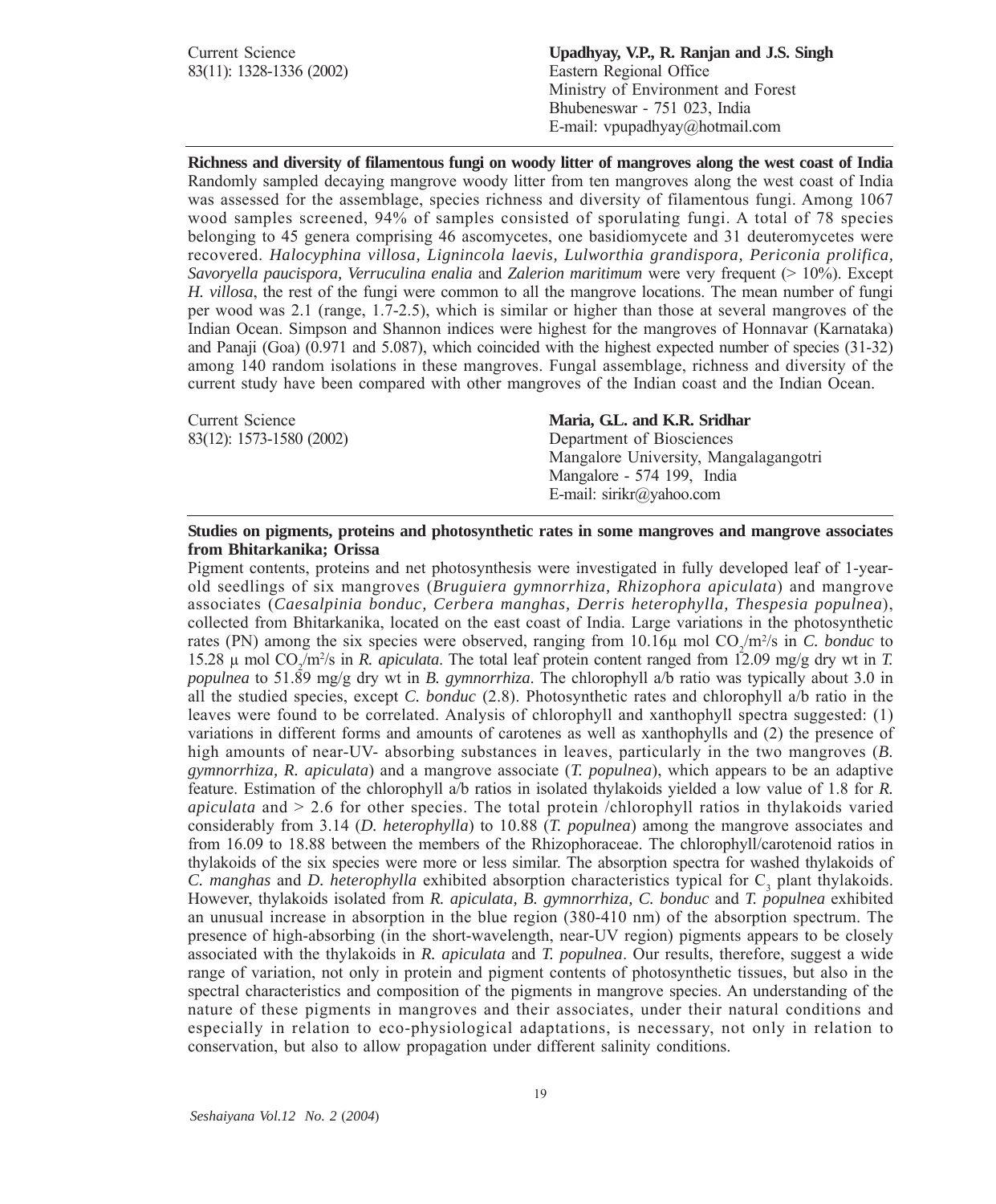| Marine Biology<br>$141(3)$ : 415-422 (2002) | Das, A.B., A. Parida, U.C. Basak and P. Das<br>National Institute for Plant Biodiversity<br>Conservation and Research<br>Nayapalli, Bhubaneswar - 751 015<br>Orissa, India |
|---------------------------------------------|----------------------------------------------------------------------------------------------------------------------------------------------------------------------------|
|                                             | E-mail: a b $das@hotmail.com$                                                                                                                                              |
|                                             |                                                                                                                                                                            |

# **Molecular phylogeny of mangroves VIII: analysis of mitochondrial DNA variation for species identification and relationships in Indian mangrove Rhizophoraceae**

Ten species belonging to four genera of the mangrove tribe Rhizophoreae found in the Indian subcontinent were analysed for species identification and genetic relationship using nine mitochondrial gene probes. RFLP pattern observed with 27 probe enzyme combinations in the genera *Rhizophora, Bruguiera, Ceriops* and *Kandelia* differentiated the species into three classes of mitotypes with further resolution within them. Clustering of these mitotypes indicated that *Rhizophora* was more closely related to *Ceriops-Kandelia* than to the *Bruguiera*. Though the component species of each genus clustered together, a high degree of heterogeneity was observed among four species of the genus *Rhizophora* and three species of genus *Bruguiera*. The variation between two species of *Ceriops* was minimal. Species-specific profiles were observed for all the species in some probe-enzyme combination. Though the monotypic genus *Kandelia* shared a number of loci with genus *Ceriops*, it remained distinct. The putative parents of the naturally occuring interspecific hybrid in Pichavaram were reconfirmed to be *R. apiculata* and *R. mucronata*. The results are discussed with regard to the taxonomic and phylogenetic relationships between different species and genera of the tribe Rhizophoreae.

Wetlands Ecology and Management **Lakshmi, M., M. Parani, P. Senthilkumar** 10(5): 355-362 (2002) **and A. Parida**

# M. S. Swaminathan Research Foundation III Cross Street, Institutional Area

Taramani, Chennai - 600 113, India E-mail: ajay@mssrf.res.in

# **Incidence of marine and mangrove bacteria accumulating polyhydroxyalkanoates on the mid-west coast of India**

The tropical marine and mangrove microflora from the mid-west coast of India were found to be diverse with respect to enzymatic activities. The bacterial counts and the enzyme activities of the mangrove microflora were found to be influenced by the seasonal variations. The microflora of these ecosystems also possessed a high potential to accumulate important polymers such as polyhydroxyalkanoates (PHA). Out of a total of 866 bacterial cultures isolated from this region, 337 cultures were scored positive for PHA production. Amongst these isolates, seven cultures accumulated more than 1 g of PHA per litre of culture broth. The TLC profiles of the methyl esters of PHA from the seven cultures showed varied profiles. The sediment samples also showed the presence of PHA with five different monomeric units.

| World Journal of Microbiology and Biotechnology Rawte, T., M. Padte and S. Mavinkurve |                                  |
|---------------------------------------------------------------------------------------|----------------------------------|
| $18(7)$ : 655-659 (2002)                                                              | Department of Microbiology       |
|                                                                                       | Goa University, Taleigao Plateau |
|                                                                                       | Goa - 403 206, India             |
|                                                                                       | E-mail: suneela@unigoa.ernet.in  |

# **Impact of Sundarban mangrove biosphere on the carbon dioxide and methane mixing ratios at the NE Coast of Bay of Bengal, India**

Diurnal and seasonal variations in carbon dioxide and methane fluxes between Sundarban biosphere and atmosphere were measured using micrometeorological method during 1998-2000. Study of the diurnal variation of micrometeorological conditions in the atmosphere was found to be necessary to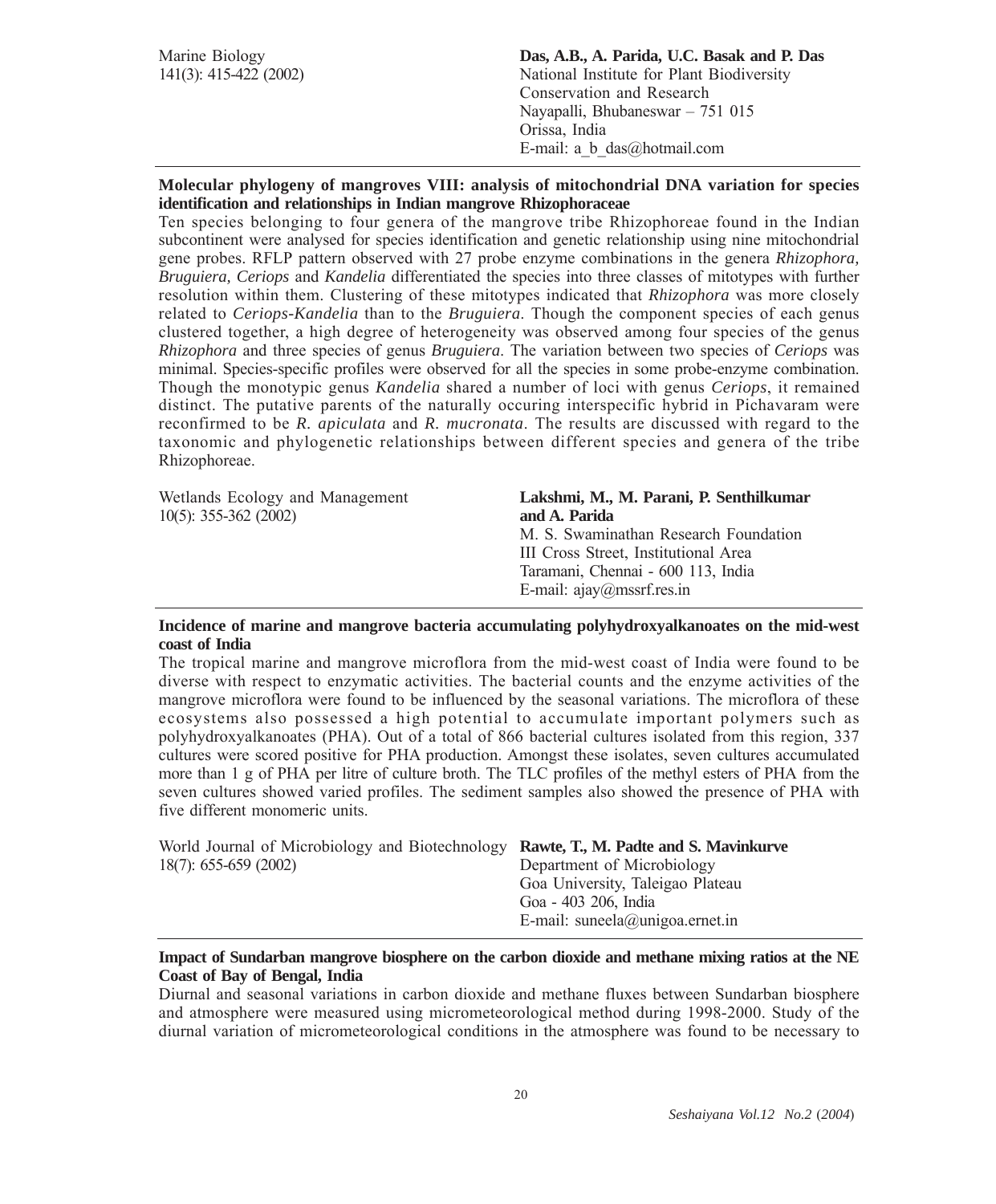determine the duration of neutral stability when flux estimation was reliable. Neutral stability of the atmosphere occurred in the limited micrometeorological conditions, when friction velocity ranged between 0.360 and 0.383 m s<sup>-1</sup>. The value of drag coefficient  $(1.62{\text -}20.6) \times 10^3$  obtained at variable wind speed could be deemed specific for this particular surface. 58.2% drop of carbon dioxide and 63.4% drop of methane in the atmosphere at 1 m height were observed during day time, between dawn and early evening. Diurnal variations in methane and carbon dioxide mixing ratios showed a positive correlation with Richardson's number (Ri). This environment acted as a net source for carbon dioxide and methane. The mixing ratios of methane were found to vary between 1.42 and 2.07 ppmv, and that of carbon dioxide, between 324.3 and 528.7 ppmv during the study period. The biosphere-atmosphere flux of carbon dioxide ranged between -3.29 and 34.4 mg m<sup>-2</sup> s<sup>-1</sup>, and that of methane, between -4.53 and 8.88  $\mu$ g  $m<sup>2</sup>$  s<sup>-1</sup>. The overall annual estimate of carbon dioxide and methane fluxes from this ecosystem to atmosphere was estimated to be 694 Tg yr<sup>-1</sup> and 184 Gg yr<sup>-1</sup>, respectively. Considerable variations in mixing ratios of carbon dioxide and methane at the NE coast of Bay of Bengal were observed due to the seasonal variations of their fluxes from the biosphere to the atmosphere. The composition was inferred by fitting model prediction to measurements.

Atmospheric Environment **Mukhopadhyay, S.K., H. Biswas, T.K. De,** 36(4): 629-638 (2002) **B.K. Sen, S. Sen and T.K. Jana** Department of Marine Science Calcutta University, 35, BC Road Calcutta - 700 019, India E-mail: tkjana@hotmail.com

#### **Towards improved environmental and social management of Indian shrimp farming**

In the last decade, Indian shrimp aquaculture production tripled from 30,000 tons (1990) to 102,000 tons (1999). This fast development, combined with a lack of adequate planning and regulation, caused a number of environmental problems and social conflicts, including conversion of mangroves, water pollution, and salinization of drinking water wells. Because of the significant investments made in shrimp culture and the size of the environmental and social impacts, the formulation of a regulatory framework for shrimp aquaculture has been subject to an intensive debate between the aquaculture and the environmental lobbies. Following an order from the Supreme Court (1996), the Aquaculture Authority was established and a regulatory and institutional framework for the shrimp aquaculture sector has been set up. However, implementation of the system is still defective, and there is an urgent need for improvement. Farmers are increasingly able to prevent the devastating white spot disease in shrimps, and in the absence of proper planning and regulation, further expansion of shrimp production could result in significant additional environmental and social costs. The environmental and social management of Indian shrimp farming can be improved through a mix of policy measures, including strengthening of the license system, more effective enforcement of regulations, the use of economic incentives, and increased monitoring of environmental and social impacts.

| Environmental Management | Hein, L.                                  |
|--------------------------|-------------------------------------------|
| 29(3): 349-359 (2002)    | Project Advisory Unit                     |
|                          | Investment Centre Division                |
|                          | Food and Agricultural Organisation of the |
|                          | United Nations (FAO)                      |
|                          | Viale delle Terme di Caracalla            |
|                          | 00100, Rome, Italy                        |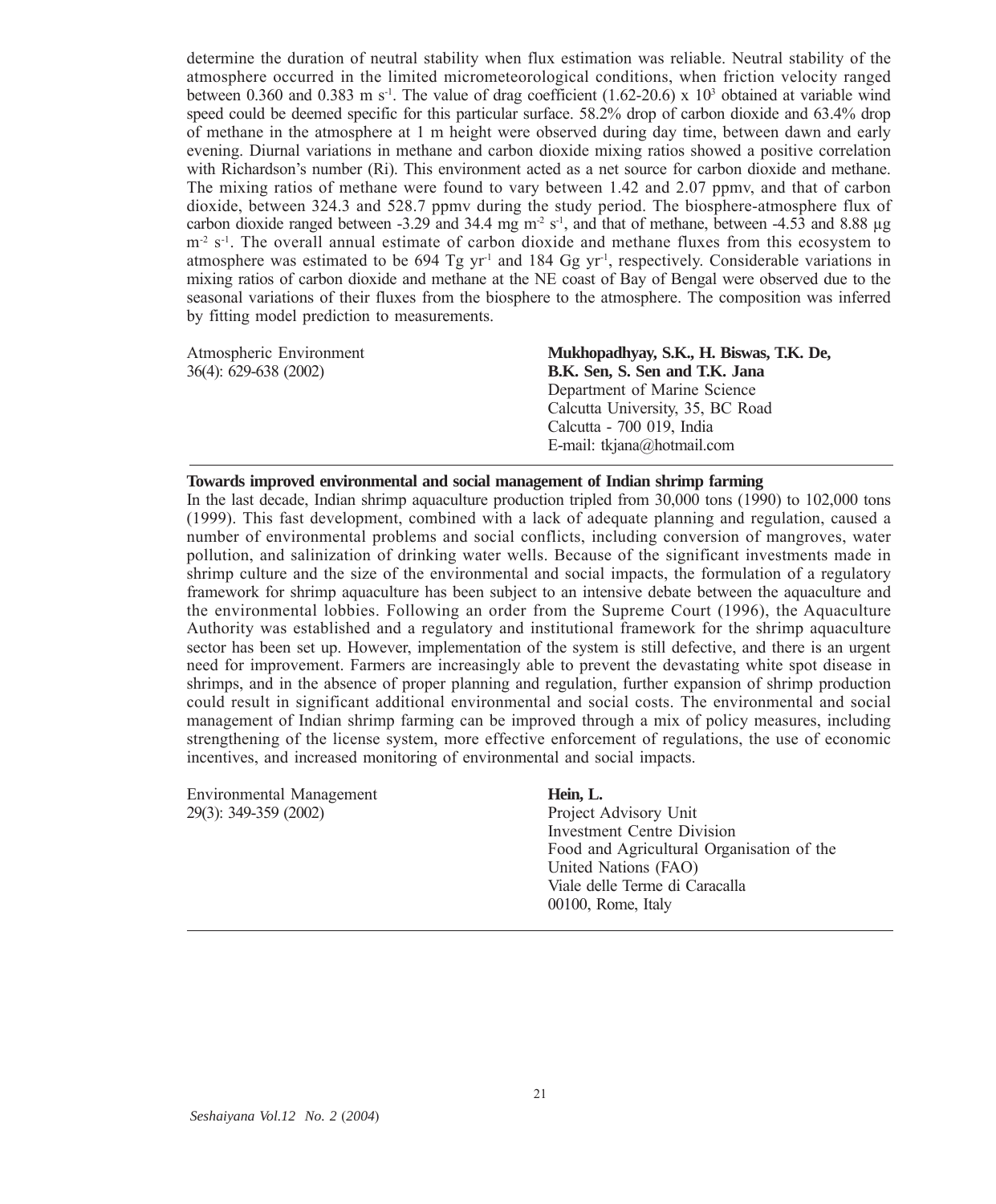# **CORAL REEF BIOLOGY**

# **Horiolide, a novel norditerpenoid from Indian ocean soft Coral of the Genus** *Sinularia*

A novel norditerpenoid, horiolide (1), has been isolated from an Indian Ocean soft coral of the genus *Sinularia*. The structural elucidation was achieved by a study of its spectral characteristics. This compound is structurally characterized by a new carbon skeleton having one six-membered cyclohexane ring bearing an isopropylene moiety, a carbonyl group, and one seven-membered ring attached to a five-membered lactone moiety.

Journal of Natural Products **Radhika, P., P.V.S. Rao, V. Anjaneyulu** 65(5): 737-739 (2002) **R.N. Asolkar and H. Laatsch** Department of Organic Chemistry School of Chemistry, Andhra University Visakhapatnam - 530 003, India

# **Radiocarbon dates of corals, gastropods and foraminifers from Saurashtra Peninsula, Gujarat and their implications for sea level studies**

High precision Acceleration Mass Spectrometry (AMS) dates of corals, gastropods and smaller foraminifers from a coral-algal stratigraphical sequence, exposed 2.73-4.20 m above the present MSL, near Mithapur on Dwarka-Okha coast, have been reported in the present paper. The age ranges from ca. 41.2 to 18.3 ka BP. The mineralogy, petrology and  $\delta^{13}$ C values of the samples indicate that the dates are reliable within the limitations of the dating method. Confirmatory U/Th dating will, however, be useful to strengthen the conclusion. Since the samples are from the intraplate area of the Saurashtra Peninsula, the present position of 41.2 and 18.3 ka old sea level recorders cannot be explained by a large-scale uplift. At the same time, they cannot be taken as the records of the sea level stands of similar to 40 ka and similar to 18 ka BP, as the generally accepted data suggest very low sea level stands of the periods. Therefore, an epeirogenetic model is to be evolved that satisfactorily superposed younger similar to 18 ka sediments, but also the corals of 118 - 176 ka BP ages that co-exist at low altitudes at Mithapur.

Journal of the Geological Society of India **Mathur, U.B., D.K. Pandey** 60(3): 303-308 (2002) Department of Geology

University of Rajasthan Jaipur - 302 004, India E-mail: ubmathur@sancharnet.in

# **LAGOONAL BIOLOGY**

#### **Comparative account of physico-chemical parameters, enzymatic activity and plankton population in three water bodies of Mysore city**

A comparative account of physico-chemical parameters, plankton population and enzymatic activity in a freshwater lake receiving sewage, and a sewage oxidation pond was prepared. Statistical DMRT test was applied to the data to arrive at precise conclusions. Only 10 out of 22 parameters showed significance. Kukkarahalli lake was the most sensitive water body as compared to Dalvoi lake and sewage oxidation pond. It responded to water temperature, pH, phosphate, ammonia and the enzyme phosphatase activity. The lake supports a permanent bloom of *Microcystis aeruginosa* and is subjected to rapid changes in environmental conditions. It is fast turning into a sewage lagoon.

Nature, Environment and Pollution Technology **Mruthunjaya, T.B. and S.P. Hosmani** 1(2): 165-169 (2002) Department of Studies in Botany

University of Mysore, Manasgangotri Mysore - 570 006, Karnataka, India